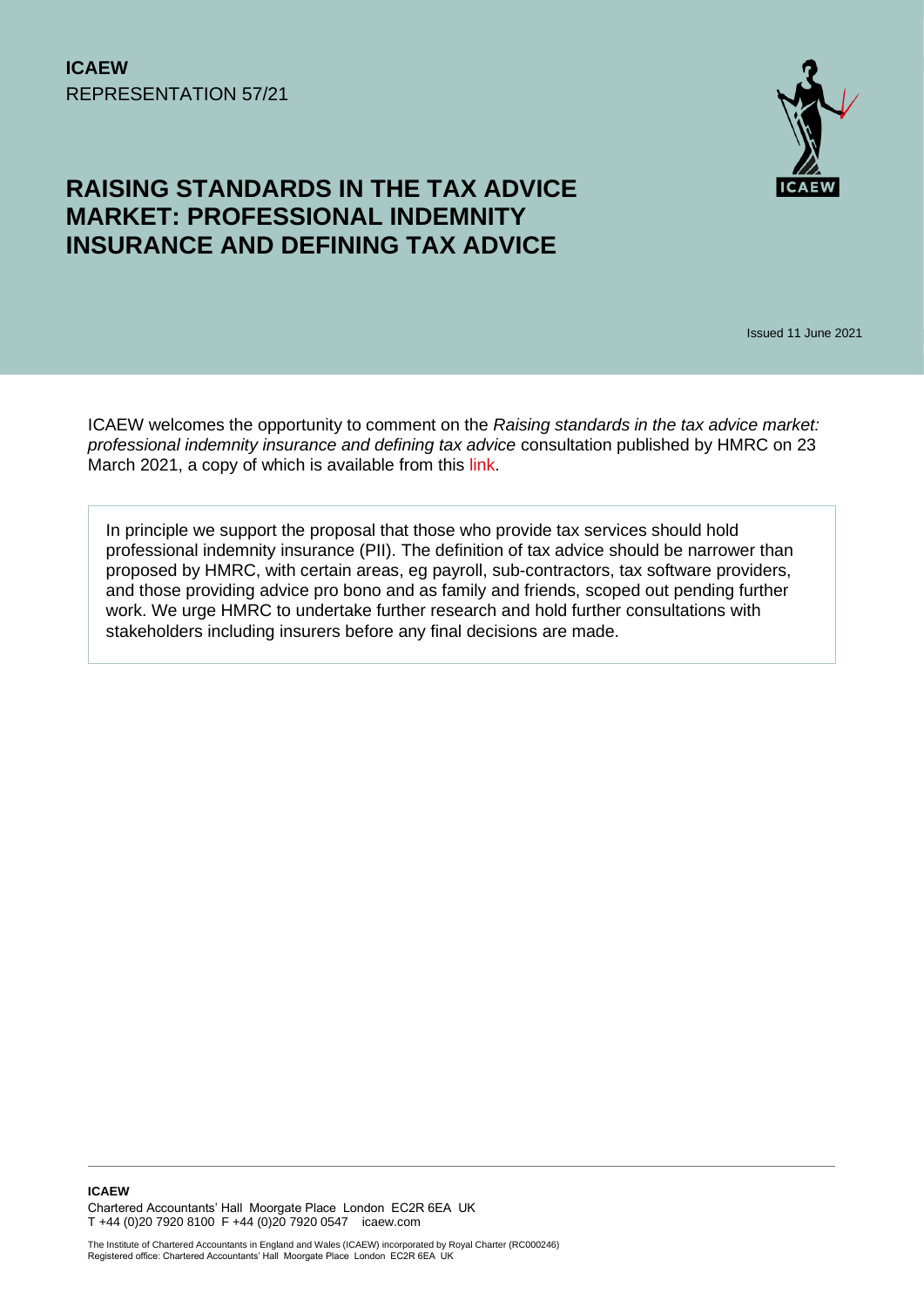This response of 11 June 2021 has been prepared by the ICAEW Tax Faculty. Internationally recognised as a source of expertise, the faculty is a leading authority on taxation and is the voice of tax for ICAEW. It is responsible for making all submissions to the tax authorities on behalf of ICAEW, drawing upon the knowledge and experience of ICAEW's membership. The Tax Faculty's work is directly supported by over 130 active members, many of them well-known names in the tax world, who work across the complete spectrum of tax, both in practice and in business.

ICAEW is a world-leading professional body established under a Royal Charter to serve the public interest. In pursuit of its vision of a world of strong economies, ICAEW works with governments, regulators and businesses and it leads, connects, supports and regulates more than 156,000 chartered accountant members in over 149 countries. ICAEW members work in all types of private and public organisations, including public practice firms, and are trained to provide clarity and rigour and apply the highest professional, technical and ethical standards.

© ICAEW 2021

All rights reserved.

• it is appropriately attributed, replicated accurately and is not used in a misleading context;

• the source of the extract or document is acknowledged and the title and ICAEW reference number are quoted.

Where third-party copyright material has been identified application for permission must be made to the copyright holder. For more information, please contact: taxfac@icaew.com

This document may be reproduced without specific permission, in whole or part, free of charge and in any format or medium, subject to the conditions that: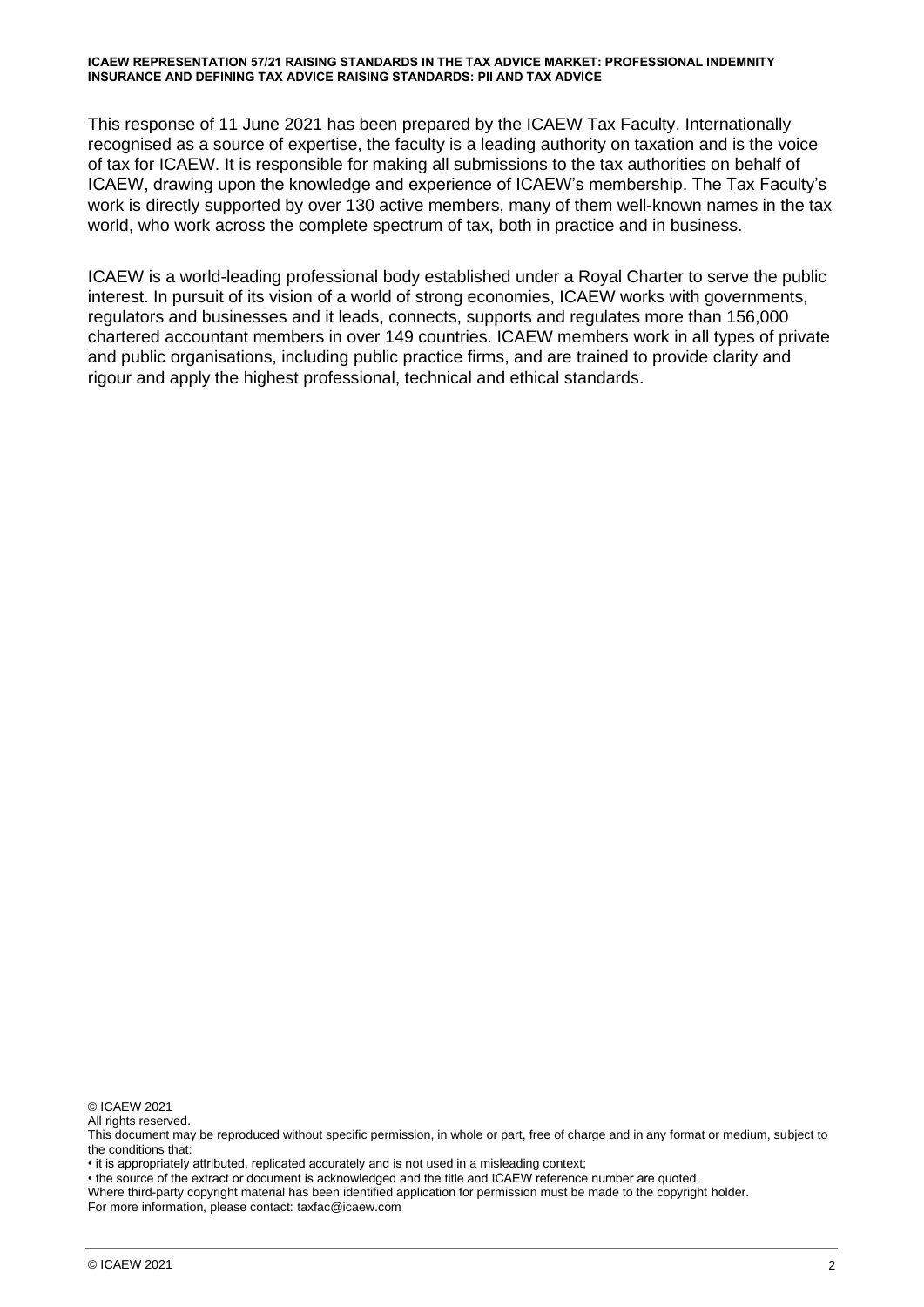- 1. We welcome the opportunity to comment on the [consultation](https://assets.publishing.service.gov.uk/government/uploads/system/uploads/attachment_data/file/972276/Raising_standards_in_the_tax_advice_market_professional_indemnity_insurance_and_defining_tax_advice_-_consultation.pdf) which follows on from HMRC's call for evidence last year on raising standards in the tax market to which ICAEW responded in [ICAEW REP 45/20.](https://www.icaew.com/-/media/corporate/files/technical/icaew-representations/2020/icaew-rep-45-20-response-to-the-call-for-evidence-on-the-tax-services-market.ashx) The Government published a [summary of responses](https://assets.publishing.service.gov.uk/government/uploads/system/uploads/attachment_data/file/934614/Raising_standards_in_the_tax_advice_market_-_summary_of_responses_and_next_steps.pdf) in November 2020. We welcome the constructive discussions we and other professional bodies have had with HMRC. In drafting our response to this consultation, we have engaged extensively with ICAEW's professional indemnity insurance (PII) experts.
- 2. This latest consultation was published alongside a further document, Clamping down on [promoters of tax avoidance,](https://assets.publishing.service.gov.uk/government/uploads/system/uploads/attachment_data/file/972213/Clamping_down_on_promoters_of_tax_avoidance_-_consultation.pdf) which includes a number of measures to tackle the promotion of tax avoidance schemes, including the power for HMRC to publish details of promoters and schemes where it suspects arrangements constitute tax avoidance. It is clearly important that HMRC continues to bear down on those who promote aggressive tax avoidance schemes as they remain a high-risk sector.
- 3. It is clear from discussions with members and insurers that in order to identify whether compulsory PII is a viable approach, there will need to be further discussion and consultation with stakeholders and insurers. We would urge HMRC to reflect on the comments received and we recommend that there is a further consultation undertaken with those affected before any final decisions are made about whether to proceed. We will be happy to participate in further discussions.

# **EXECUTIVE SUMMARY**

# **Professional indemnity insurance**

- 4. In principle we support the proposal that those who provide tax services should hold professional indemnity insurance (PII).We believe that PII provides an important level of consumer protection. The proposal should not, in theory, affect the approximately 70% of tax advisers who are members of professional bodies such as ICAEW. In Appendix 1 to this response, we have set out further details of the ICAEW's PII scheme rules.
- 5. The proposal for compulsory PII is only one aspect of the wider raising standards agenda and we reiterate a conclusion from our previous response that better data on the performance of agents and others who provide tax services is essential.
- 6. In relation to high-risk promoters, the PII proposals by themselves may not be sufficient to stop their activities and the professional bodies and HMRC need to continue to work together to try and stamp out such activity.
- 7. Any PII regime will need to be proportionate and ensure that it does not result in potentially undesirable outcomes which would be contrary to the policy intention, for example increasing costs for all advisers and/or pricing taxpayers out of taking advice when they need it.
- 8. We recommend that further research is undertaken into the PII arrangements of unaffiliated advisers as this will help identify the issues in more detail and support the evidence base on which any final decisions are made.
- 9. The support of the insurance industry is essential. HMRC needs to work closely with the insurance industry and other stakeholders to identify a viable and comprehensive PII solution which the insurance industry can deliver successfully.

#### **Defining tax advice**

10. We would suggest that the definition of tax advice should be narrower than that which has been proposed by HMRC, but with the power to add to it later.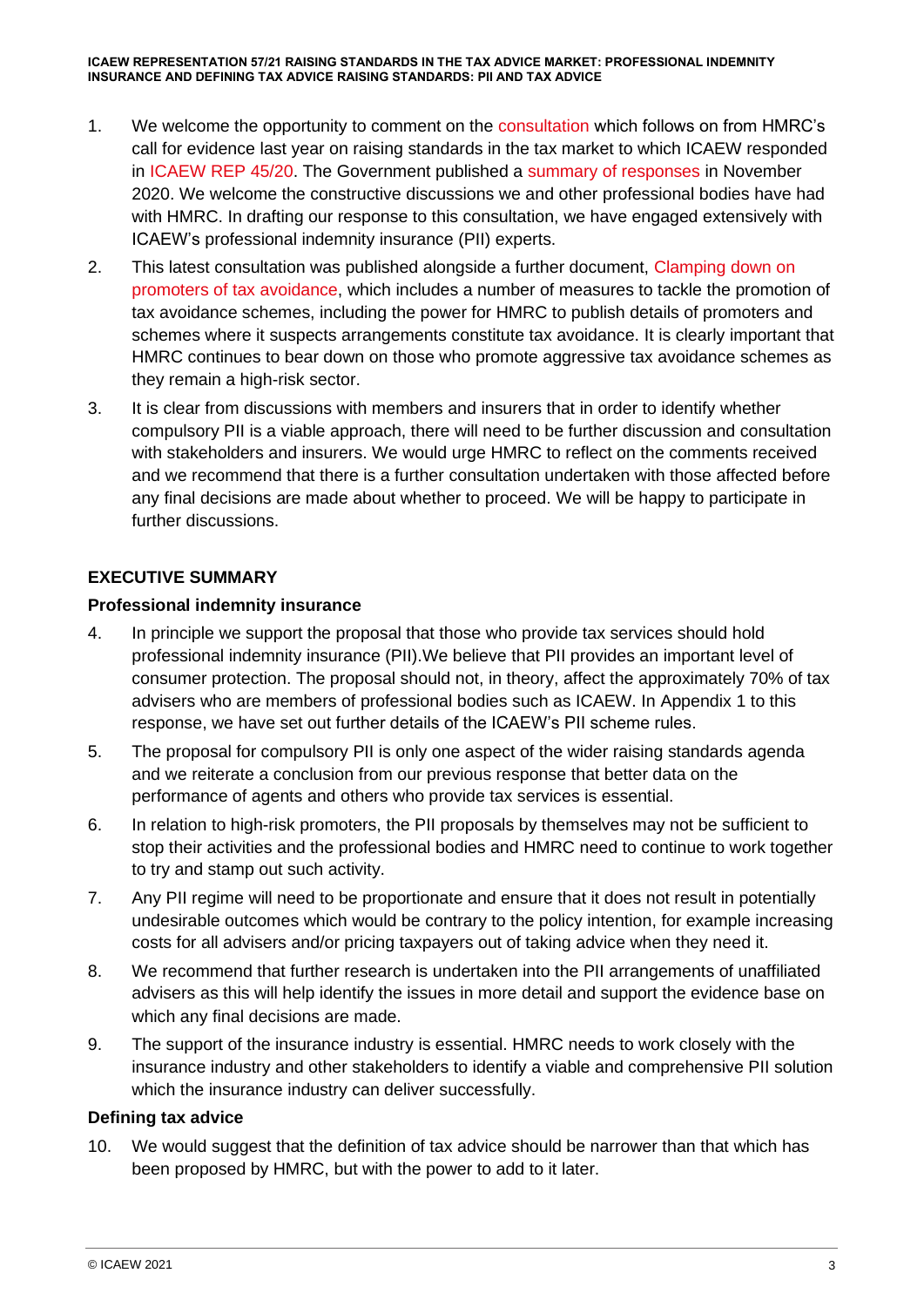- 11. Of the two possible definitions suggested, we would prefer the definition to be based on antimoney laundering rules. However, whatever base definition is adopted, it must be sufficiently wide to include activities which are identified as high risk.
- 12. Serious concerns have been raised about the activities of some of those operating in the umbrella company sector – these activities may need a far greater level of intervention than is proposed in this consultation.
- 13. PII is only required where there is a contractual duty of care between the taxpayer and the person providing the tax advice. It follows that in-house advisers and those working pro bono, family and friends, etc, would be scoped out.
- 14. Further consideration needs to be given to whether the definition should include those providing only processing and submission services. Separate discussions might be needed with various sectors, before any decisions are made.
- 15. We suggest that for the time being that those who provide payroll processing services only are scoped out, pending a separate review/consultation on the oversight arrangements for the payroll industry.
- 16. Likewise, we suggest that for the time being tax software which merely processes information should be scoped out pending a separate review/consultation on the oversight arrangements for the tax software industry.
- 17. Subcontractors whose work is covered under a tax adviser's PII policy should not be required to hold their own PII.
- 18. We have set out in Appendix 2 our views on whether the services cited in Annexe C of the consultation document should be in or out of scope of any definition of tax advice.

#### **Next steps**

19. We urge HMRC to reflect on comments received and hold further discussions and consultations with stakeholders including insurers before any final decisions are made about how to proceed.

# **KEY POINTS**

#### **KEY POINTS ON PROFESSIONAL INDEMNITY INSURANCE**

#### **The public interest and consumer protection**

- 20. In principle we support the proposal that all those who provide tax advice or tax services should be required to hold PII. We believe that PII provides an important level of consumer protection and should help to drive up standards and improve compliance. The proposal should not, in theory, affect the approximately 70% of practising tax advisers who are members of professional bodies such as ICAEW as they already need to hold PII as part of their membership obligations.
- 21. The public interest benefits of PII will need to be tested against its impact on the wider PII market and the design of any PII regime must be proportionate and not result in potentially undesirable outcomes which might militate against the public interest, for example if the outcome merely results in increases in PII costs across the board and which might then restrict the ability of taxpayers to receive appropriate advice about their tax affairs at a reasonable cost.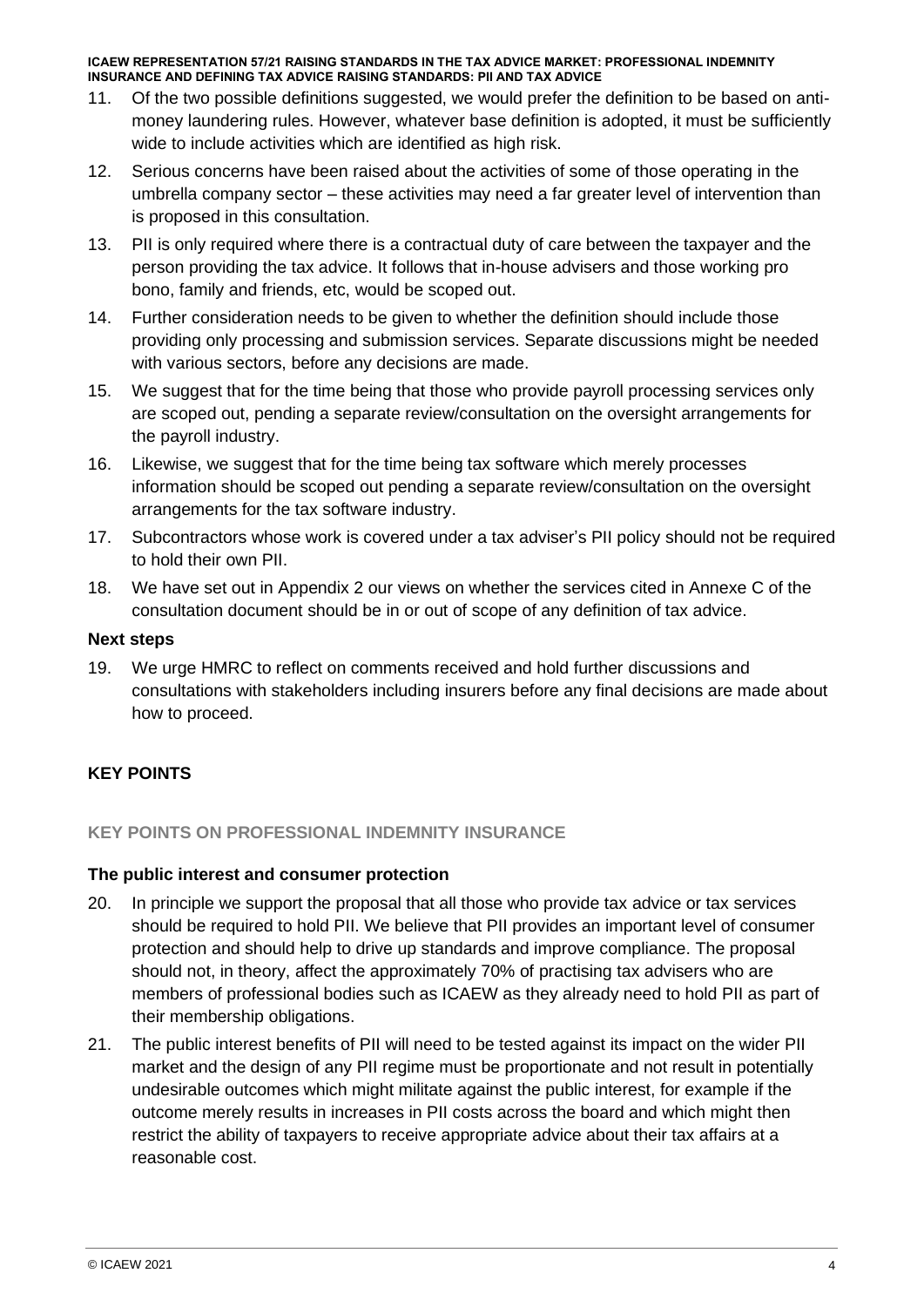# **The PII requirements of ICAEW**

- 22. Annexe B of the consultation document compared the PII arrangements of a number of professional bodies and regulatory bodies which included ICAEW. Although the details in Annexe B in relation to ICAEW are broadly correct, we include in Appendix 1 of this response an updated schedule of the detail set out in the consultation document in relation to the PII requirements that ICAEW makes of its members.
- 23. The differing PII requirements highlighted in Annexe B of the consultation document can make comparison of the regimes more difficult. We would also point out that, for example, ICAEW members will usually be undertaking a variety of work of which tax is only a part, but our members will hold PII cover which will cover all their work. The different work undertaken by accountants as compared to the legal profession will also give rise to differences in the PII arrangements, although the underlying principles should be similar.

#### **Raising standards**

- 24. We recognise, however, that the proposal for compulsory PII is only one aspect of the wider raising standards agenda and it is important that the other aspects identified in the next steps are also developed. We stated in our response to the call for evidence that HMRC needs better data so as to properly risk assess the work performed by agents and which will allow for evidence-based policy decisions. While we support PII as a step change in helping to provide better consumer protection, we reiterate our comments from our previous consultation response that better data on the performance of agents and others who provide tax services is essential if standards are to be raised, as it will provide a platform for evidence-based decision making and allow for proper targeting of any interventions based on risk analysis.
- 25. We remarked in our response to the call for evidence that, over and above the risks posed by certain sectors of the tax agent market, there appears to be a hard core of promoters of abusive tax avoidance schemes (and potentially abuse of legitimate tax reliefs) who appear to be resistant to any action to curtail their activities, but who inflict serious damage on the integrity of the UK tax system. Their activities damage the role and reputation of those professional advisers who are working compliantly and following best practice, and damage trust in the tax system. Given their egregious and high-risk activities, we think it unlikely that any reputable insurer would provide them with suitable PII cover, in which case it would be expected that they would have to cease those activities and exit the market, although some may continue to act as tax advisers but stop working in high risk areas of work such as tax avoidance schemes. These would be the expected policy outcomes but, based on past experience, there must be a danger that such advisers they are likely to either reinvent their activities but in a slightly different form or within a new structure, move offshore or, at worst, ignore the rules altogether. We remain concerned that such providers will continue to present a real and present threat to the UK tax system and that PII by itself may not be sufficient to stop them.
- 26. As we know, previous attempts to close down these promoters appear to have had mixed success: HMRC has had a number of successes, which we welcome, but such promoters appear to have the ability to resurface and carry on undertaking similar activity. It is therefore essential that the HMRC and the tax profession work together on highlighting and tackling promoters through a variety of means. There is a danger that such advisers might then operate under the radar, so any measures to tackle such behaviour will need to be robust.
- 27. We remain concerned that those who promote the above types of activity may also have failed to comply with anti-money laundering (AML) rules. As an AML supervisor of last resort, HMRC should by now have a growing evidence base and experience about the AML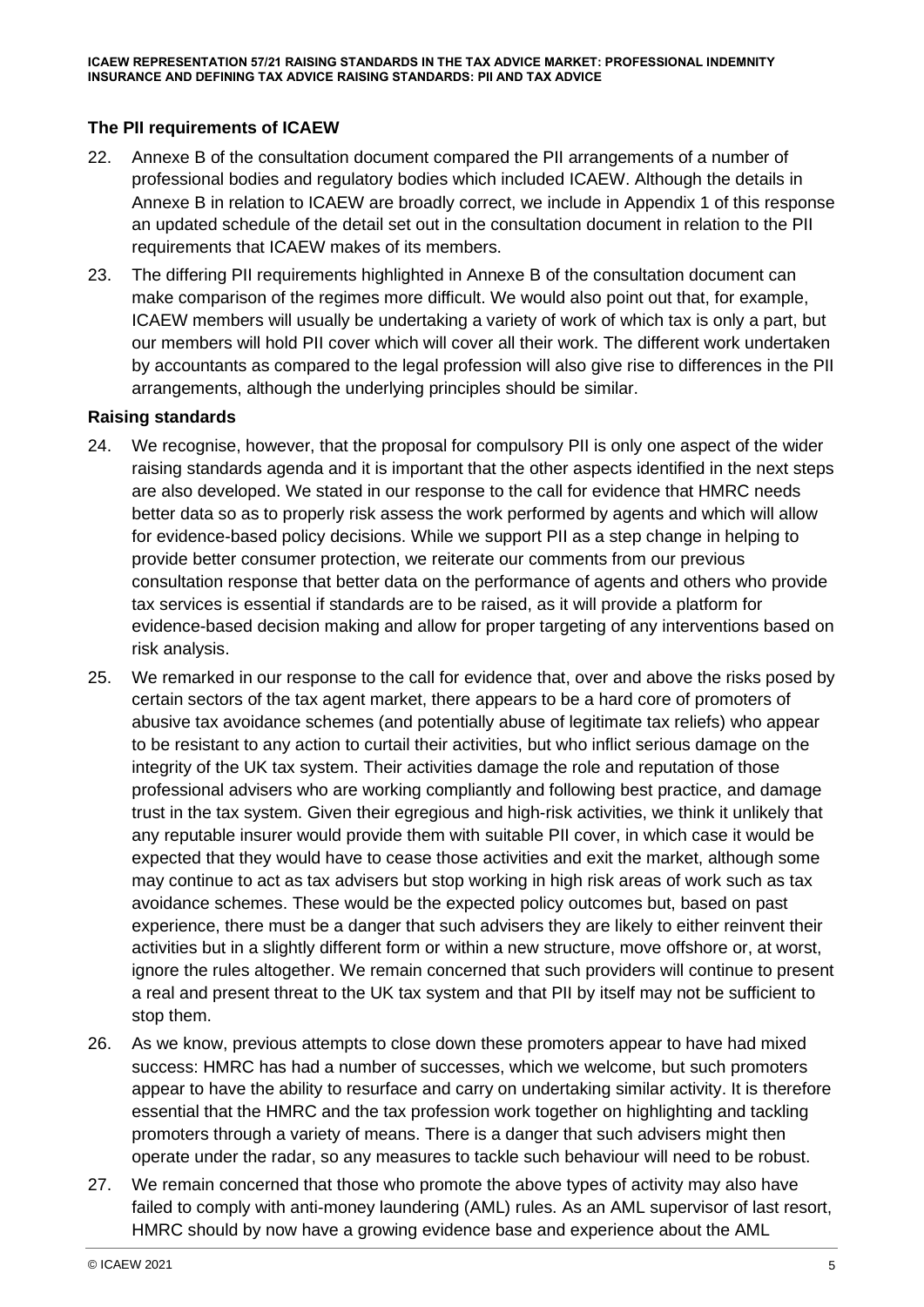behaviours in this sector. HMRC should work with OPBAS and other AML supervisors to identify what more can be done to improve AML compliance by and the ethical standards of businesses that HMRC supervises.

#### **The requirements for compulsory PII**

- 28. The rationale for mandating PII is to provide a baseline level of protection and reassurance to the consumer (i.e., taxpayers) that they have a method of redress should they receive incorrect or incomplete advice and suffer financial loss. It would be reasonable to assume that market forces would drive up standards as riskier advisers will face higher premiums and be forced to adhere to stricter standards (which could include becoming a member of a professional body that maintains oversight over its members as well as adopting more robust client engagement and risk assessment procedures). Potentially, high risk advisers would face not being able to obtain cover and therefore, unless they are able to access any 'special measures' arrangements, such as entering the ICAEW/ICAS Assigned Risk Pool, they would in theory have to exit the market.
- 29. All ICAEW members in practice should hold PII under ICAEW's PII regulations. However, and as noted above, the precise terms of the PII regulations of the professional bodies vary and may not match entirely the proposals in this consultation. For example, ICAEW requires cover to be held with participating insurers (which are required to hold a minimum credit rating) and it prescribes the minimum terms of cover for ICAEW firms. Specifying the minimum terms of cover provides additional protection to firms and clients – ICAEW requires, for example, that insurers provide an additional 30 day extended policy period if it is unwilling to renew cover and a firm is unable to obtain alternative, compliant terms. Defence costs are in addition to the limit of indemnity that is available for claims, the excess is only payable on defence costs in certain cases and insurers are only permitted to apply certain exclusions.
- 30. What are the requirements needed to ensure that PII is effective in providing client protection? We believe that the following questions all need to be addressed:
	- What level of cover will be needed as a minimum? Will this be on a 'per claim' or aggregate basis?
	- Will the level of excess on policies be capped? Will excesses be on a 'per claim' or aggregate basis?
	- Will the minimum terms of cover be mandated? If so:
		- Will defence costs be inclusive or exclusive of the limit of indemnity that is available to meet claims?
		- What will be the territorial scope of cover?
		- Will there be any jurisdictional restrictions?
		- What exclusions will be permitted?
		- What will be the requirements for notification of claims and circumstances?
		- Will cover be on a 'claims made' or 'claims made and notified' basis or by reference to when the negligent act or omission was made?
	- What will be the run-off requirements, if any? If there are run-off requirements, how will legally enforceable run off insurance cover claims that emerge after the normal 6 year run off insurance cover has expired be settled?
	- Should insureds be able to choose their own broker?
	- What happens when advisers have tried to obtain cover but either cannot obtain PII or only at a prohibitive premium?
	- How are PII requirements monitored and managed?
	- How are PII requirements enforced?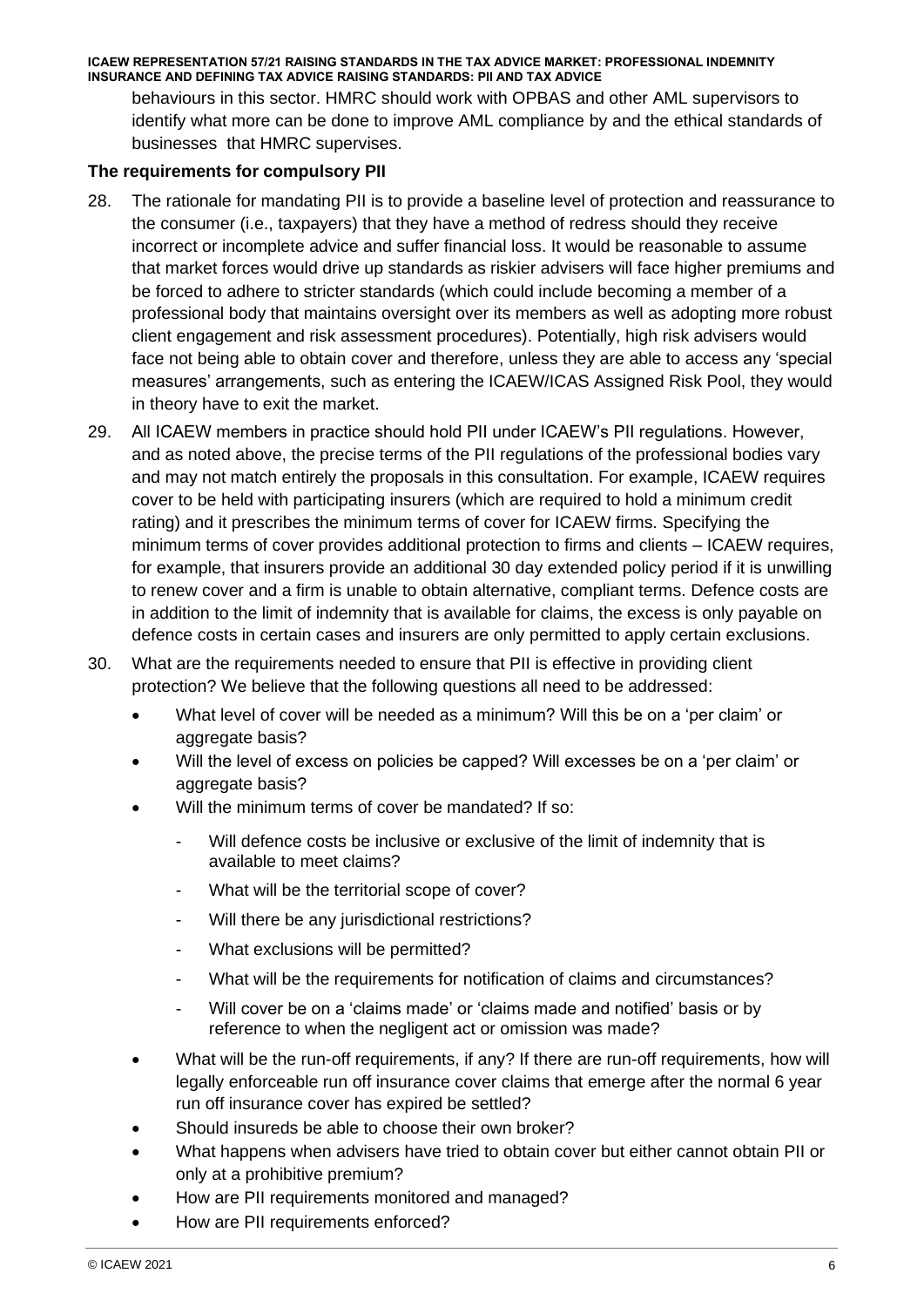- 31. We have set out in Appendix 1 of this response details of ICAEW's own requirements for policies of 'qualifying insurance' held by members / firms.
- 32. According to the consultation document HMRC estimates that there are around 21,000 advisers who are not affiliated to a professional body. Of these, HMRC estimates that around half of unaffiliated advisers may hold PII. However, no further analysis is provided about this aspect nor what sort of PII these advisers hold and whether it is adequate to provide consumer protection. We recommend that further research is undertaken into the PII arrangements of unaffiliated advisers as this will help identify the issues in more detail and support the evidence base on which any final decisions are made.

#### **How will the PII market react?**

- 33. This is a very important question. If the policy objective is to be realised, the support of the insurance industry is essential. HMRC needs to work closely with the insurance industry and other stakeholders to identify a viable and comprehensive PII solution which the insurance industry can deliver successfully.
- 34. We do not know for certain how the PII market will react. However, the requirement that all those providing tax services will need to hold PII will increase the demand for PII cover, raising the question about how that demand will be satisfied and whether there will be sufficient underwriting capacity in the market to meet it. Given the increased demand and possible limits on supply (i.e. capacity), at least in the short term, PII costs could rise for all those who provide tax services and not just those who have never obtained PII cover.
- 35. Further, we are concerned that insurers could raise premiums for advisers who are members of a professional body in order to cover potentially higher risks in the unaffiliated market, in effect passing on some of the costs of obtaining PII in that sector to the professional body sector. Thus, it could have a disproportionate impact on the existing PII market for professionally qualified advisers This would be an unwelcome result and contrary to the wider public interest. If there is a danger that this might happen then the proposal for compulsory PII would need to be reconsidered. One suggestion we have seen mentioned that might reduce the problem is whether it may be possible to place unaffiliated advisers in a separate risk pool, but discussions would need to be held with the insurance industry about whether this is feasible.
- 36. Further, insurance providers may look to scrutinise more closely tax activities for all insureds and not just those who have previously been uninsured. Over time, we would expect the market to settle down and premiums would adjust as insurers gain knowledge and experience of relative risks. However, there is a risk that there could be an unwelcome general rise in PII premiums in the short to medium term in what is already a hard PII market for the professions.

#### **The public interest: balancing consumer protection against increased costs**

- 37. As noted above, it is possible that the proposal for compulsory PII could increase costs, and tax advisers in practice will almost certainly try and recover the costs through an increase in their charges. The costs of improving standards through PII will need to be proportionate and balanced against the public interest that taxpayers are able to obtain advice about their tax affairs at a reasonable cost. If the increased costs are too high, this could result in sectors of the taxpayer population being priced out of the tax market which would be contrary to the public interest given that many taxpayers will want to appoint an agent to help them to keep their tax affairs in order.
- 38. The proposal will need to be designed to ensure that the very taxpayers who need the most help are not shut out of the tax advice market, otherwise they may try to complete their own tax returns, potentially reducing tax compliance and increasing the tax gap. It is important to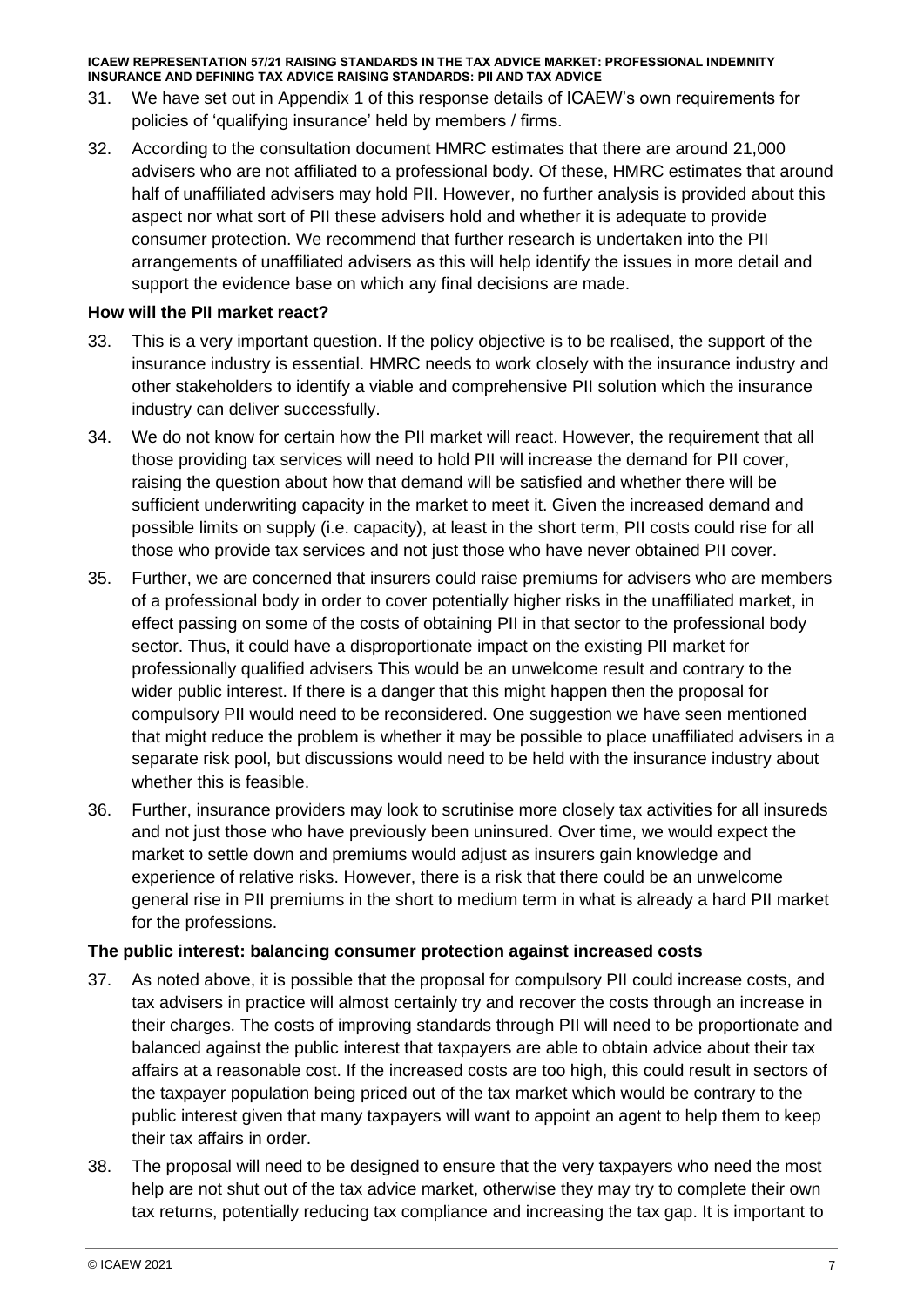ensure that, in improving standards, the UK tax advice market remains healthy and that taxpayers are able to access appropriate support when they need it. This will be even more important over the coming years as the UK moves to digital tax systems and the potential changes we may see in the administration of the tax system.

39. More generally, we remain very concerned that the UK tax system is far too complicated and needs to be simplified. A complicated tax system makes it difficult for taxpayers to comply with the rules and results in more errors and mistakes. As part of the move to digital tax systems, the UK tax system needs radical simplification to make it easier for taxpayers to get their tax right. Digitalising a complicated tax system is not the answer and is unlikely to improve compliance .

# **KEY POINTS ON DEFINING TAX ADVICE**

#### **General comments**

- 40. We agree that, in order to identify who should hold PII, it will be necessary to define what constitutes tax advice. HMRC's suggested approach is to adopt a definition as wide as possible (encompassing all tax work undertaken in the UK or related to UK taxation) but with some exceptions and exemptions.
- 41. PII is a benefit for the consumer and protects the person giving the advice from claims that are made against them. In our view, the principle should be that there needs to be a duty of care which is typically (although not necessarily exclusively) evidenced by a contractual relationship between the taxpayer and the person providing tax advice. A claim by a taxpayer against an adviser is only likely to succeed if the taxpayer has such a contractual duty of care with the adviser and they have suffered loss due to the negligence or failing of the adviser.
- 42. Further, one of the Tax Faculty's principles for a good tax system is that any tax rules should be properly targeted. It follows that proper targeting should consider not only whether a contractual duty of care exists between the taxpayer and the person providing the advice but also what is the level of risk involved. There is a danger that if the definition is drafted too widely, it could catch many areas where there is little or no risk, while imposing substantial compliance burdens on the rest of the tax advice sector.
- 43. Given the above comments, we would caution against adopting a definition which is as wide as possible. Subject to the comments made below, we think it would be best to start with a slightly narrower definition, but which could include a reserve power to add categories of tax services by way of a Treasury Order. This might be necessary in any event as a 'backstop' to prevent any new and merging threats that could impact on the efficacy of the proposals.
- 44. Of the two possible definitions mentioned, namely those found in the AML and the dishonest tax agent rules, on balance we would prefer a definition based upon the AML rules as this would give a measure of consistency between the need to be registered for AML and to hold PII. However, and given the comments below about areas of risk, it may be necessary to extend the definition to ensure that it a) includes enablers of tax avoidance as set out in para 7 of Sch 16 F(No 2)A 2017 and b) those providing non-tax assistance who are caught by the final part of the dishonest tax agents definition, namely where "assistance given for non-tax purposes counts as assistance with a client's tax affairs if it is given in the knowledge that it will be, or is likely to be, used by a client in connection with a client's tax affairs".

# **Review of the examples of tax advice in Annexe C**

45. Annexe C of the consultation document sets out some examples of activities and professionals who may be providing tax advice for these purposes. This is a useful starting point for consideration of whether the activities highlighted should be included, and highlights some of the problem areas which might require further consideration.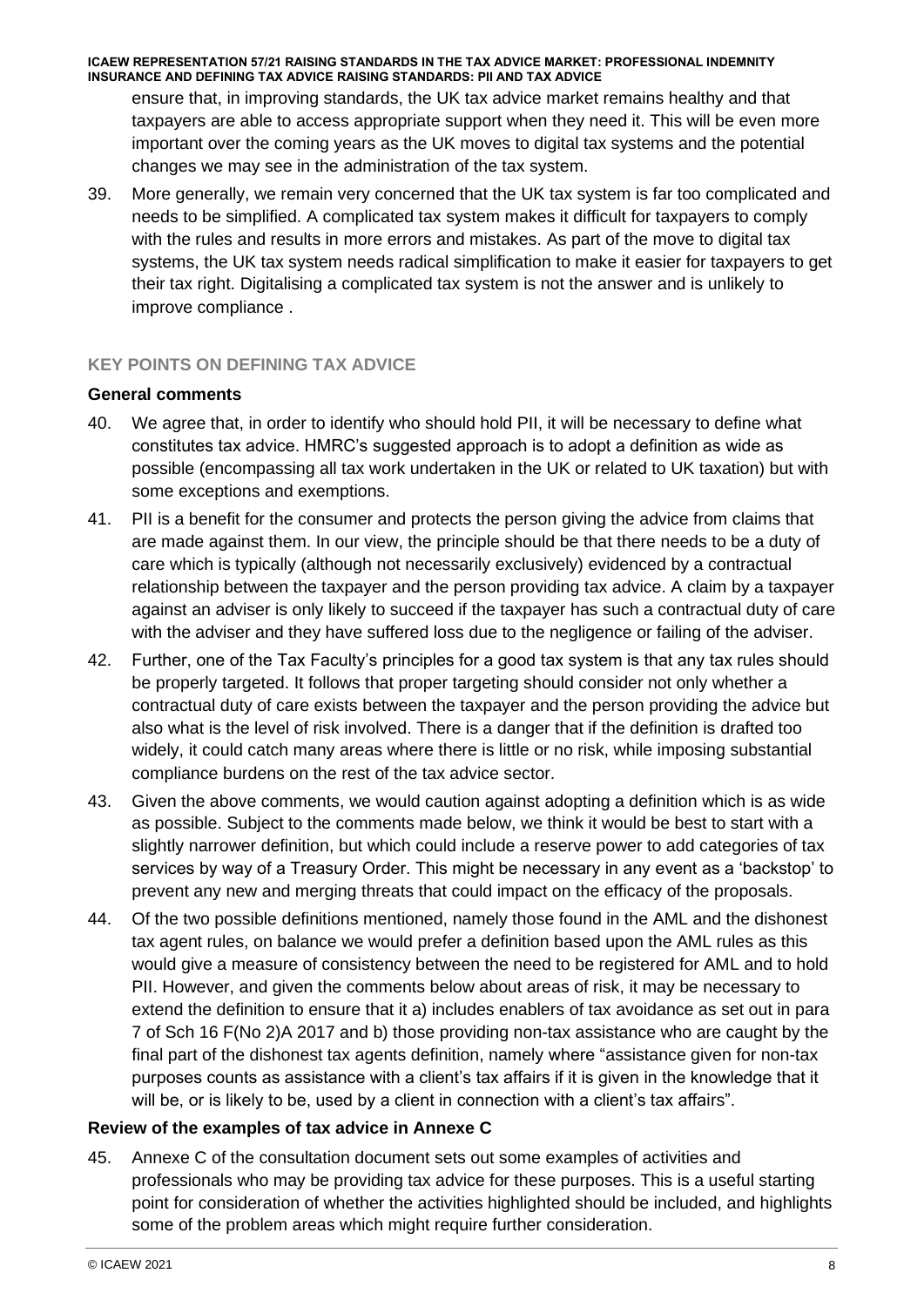- 46. For example, should the definition include those providing only processing and submission services and not advice except to query data provided that fails to process or looks inconsistent or incorrect? We have considered payroll activities in more detail in paras 56 to 59 below. Similar considerations are also likely to apply to processing and lodging of customs declarations and forms.
- 47. We believe that the tax software industry requires separate consideration see paras 60 to 63 below.
- 48. Applying the principles set out earlier, we have reviewed the tax services set out in Annexe C of the consultation document and have set out in Appendix 2 of this representation our conclusions on whether they should be included or excluded in the definition.

#### **Exceptions and exemptions**

- 49. In the consultation document., HMRC has proposed that these could include, for example:
	- Advisers working on a pro-bono or charitable basis only.
	- In-house tax staff.
	- Those providing guidance only, rather than recommending a specific course of action (potentially mirroring the distinction made between advice and guidance in the financial services sector).
- 50. In the first two examples quoted above, it is unlikely that a contractual duty of care exists and therefore it seems reasonable that such activities are excluded. As for the third example, although helpful, we are not convinced that the distinction between advice and guidance is sufficient by itself to provide a clear boundary and there is a danger that it could be exploited by unscrupulous advisers such as those who promote high risk tax avoidance schemes – see our answer to Q24 below in paras 103/4.

#### **High risk areas – including promoters and boutiques**

- 51. The approach of those who have been promoting tax avoidance schemes and aggressive tax planning arrangements appears to be based on trying to argue that they are not providing tax advice and that this position is set out in any contractual arrangements. Any definition adopted therefore needs to ensure that higher risk activities are within scope regardless of the precise contractual arrangements. We refer to our comments above about the need to extend any definition to include such activity.
- 52. As for high-risk areas, we have noted some of these in our earlier response but there is a clear and pressing need to make sure that so-called boutique advisers providing, for example, capital allowances/R & D claim services, often on a contingent fee basis, must be included in any definition. The introduction of the "super deduction" and freeports is likely to encourage further participants into these sectors and, given the higher risk profiles, it is clearly essential that such activities must be included in any definition.

#### **Umbrella companies**

- 53. Further consideration also needs to be given generally as to whether umbrella companies should be included within the definition of tax services and, specifically, the urgent need to address the unacceptable behaviours of some unscrupulous promoters of such arrangements. In April 2021 the All Party Parliamentary Group (APPG) published a report *[How contracting should work](http://www.loanchargeappg.co.uk/wp-content/uploads/2021/04/How-Contracting-Should-Work-Inquiry-Report-April-2021-min.pdf)* which highlights that there appears to be some serious problems with some unregulated umbrella companies or payment intermediaries who "can and do facilitate or actively promote tax avoidance schemes to contractors, often with the collaboration of non-compliant recruitment agencies who receive incentives or 'kickbacks'."
- 54. At para 389, the APPG states that "the unregulated umbrella market is out-of-control, all too often exploiting contractors (even without them realising it) and is also a key reason for tax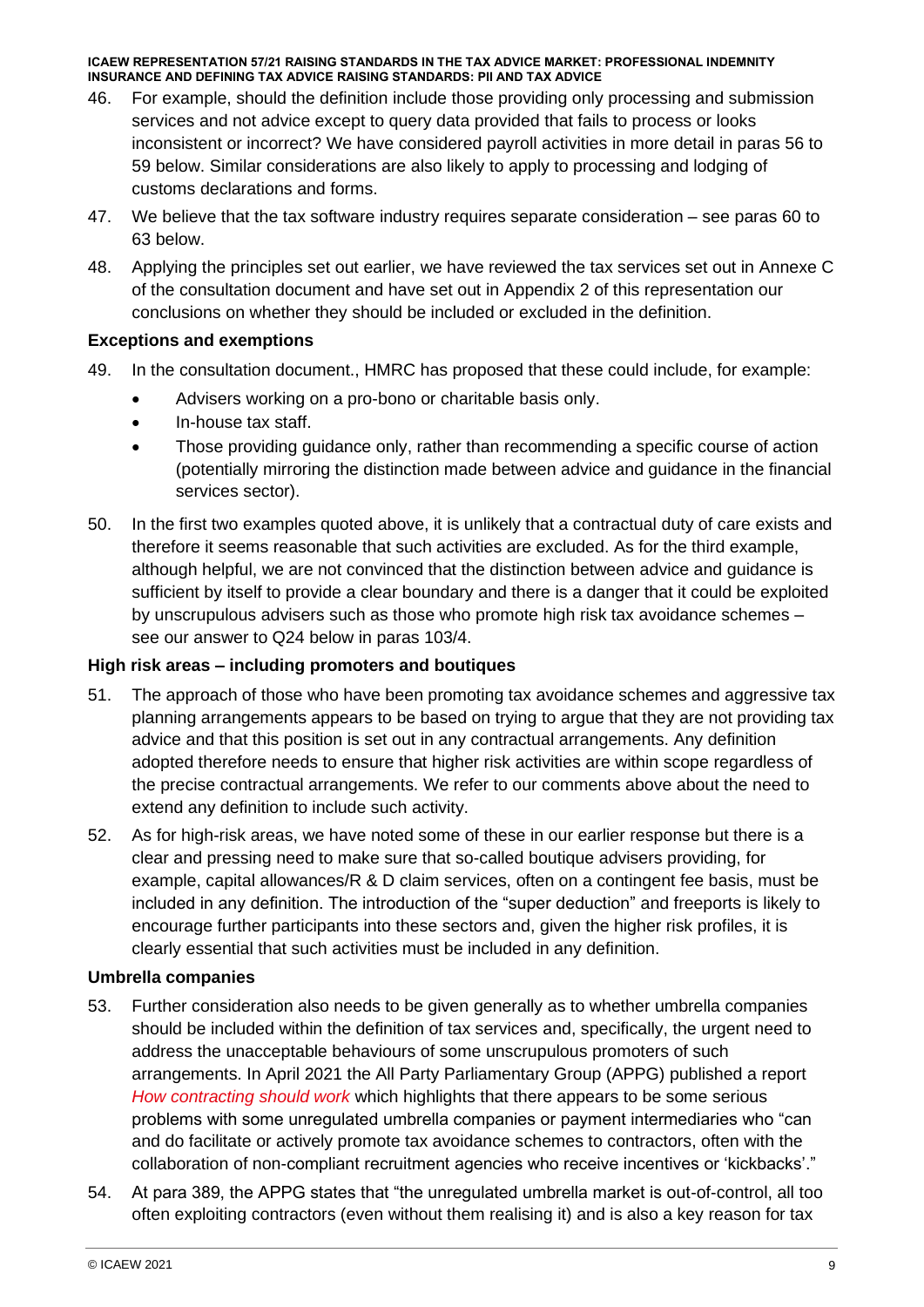avoidance schemes operating and being so readily and openly advertised." and at para 393 that "We call on the Government to announce plans to introduce statutory regulation for payment intermediaries."

55. There are, clearly, serious concerns with some behaviours in this sector that need to be addressed as a matter of urgency and which may need far greater level of intervention than is proposed in this consultation. We do not think that the activity highlighted by the AAPG is being undertaken by professional and reputable advisers. Further, we are also aware that there are many bona fide umbrella companies which operate correctly and thereby help to support improved compliance, so care is needed in framing any definition to ensure that good practices in this sector are not driven out of the market.

# **Payroll**

- 56. Payroll is a hugely important and specialist area of the market which is different from the normal services provided by tax advisers and therefore requires separate consideration. Reputable providers in this market are likely already to carry PII.
- 57. Payroll advisers range from those which provide advice and recommend a course of action to manage liabilities to tax, NIC and other employer levies to those which provide pure processing and submission services. At the boundary it can be difficult to distinguish between these two activities. For example, we think that payroll agents which confine their services to processing information provided to them by their clients and submitting PAYE RTI and P11D/P11D(b) returns to HMRC and do not give advice other than to simplify or enable compliance or to query data provided that fails to process or looks inconsistent or incorrect should be scoped out of these proposals, although in practice we would expect that reputable providers would have PII cover. A key determinant in such cases might be: is the service provider providing an opinion to the taxpayer?
- 58. In addition, other than individual advisers who might be members of a professional body which maintains oversight of its members, there appears to be no clear oversight of the sector as a whole.
- 59. We think that, for the present, payroll services should be scoped out of any definition of tax advice arising out of this call for evidence. However, we believe that HMRC should undertake a separate review of, and consultation on, the payroll market and products, the risks they present to consumers and the tax system and what, if any, arrangements might be required for proper oversight of the market.

# **Tax software**

- 60. There have been some initial discussions and debate about whether tax software firms should be included within the definition of tax services. This is going to be a critical area for the future, especially given Making Tax Digital.
- 61. The discussion has highlighted the important role of tax software, but currently the sector is largely left to its own devices with no clear oversight of the sector nor the standards within it despite the government's intention to mandate electronic accounting records and quarterly returns for businesses and property rentals from 6 April 2023. Most taxpayers are bewildered by the range of tax software products and do not know where to start in choosing suitable products, but they face considerable costs (and possibly risks) if they choose inappropriate products.
- 62. There is also a need for greater consideration of the different range and capabilities of tax software. For example, where tax software to any extent goes beyond the processing of taxpayer data and, for example, either 'pushes' taxpayers to make certain decisions (eg whether or not to make a particular claim, or possibly to present information to HMRC in a particular way), or applies a particular treatment automatically where other reasonable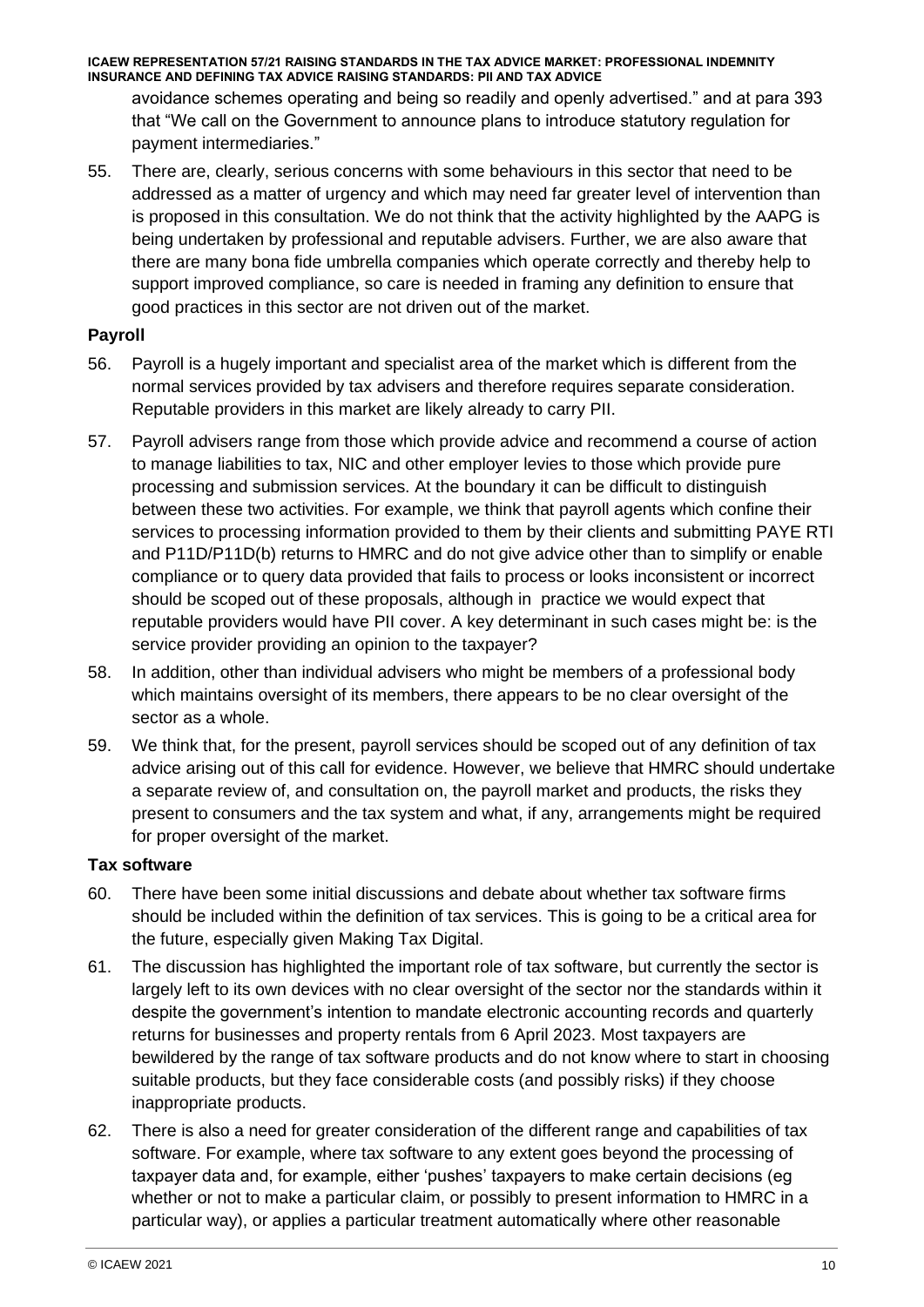options are available, then this would appear to constitute tax advice. Where tax software goes beyond mere processing and could be seen to provide advice which taxpayers will act on, then it would seem unfair and unreasonable for them not to be subject to the same PII requirement as mainstream tax advisers.

63. We think that, for the present, tax software which merely processes information etc should be scoped out of any definition of tax advice arising out of this call for evidence. However, given the complexities of the tax software market and its key role in the future direction of the tax system, we believe that HMRC should undertake a separate review of, and consultation on, the tax software market and products, what risks they present to consumers and the tax system and what, if any, arrangements might be required for proper oversight of them. In this context, we recommend that HMRC should consider the principles set out in para 1.2.5 of the [Anti-Money Laundering and Counter-Terrorist Financing Guidance for the Accountancy](https://www.ccab.org.uk/wp-content/uploads/2020/09/AMLGuidance2020.pdf)  [Sector](https://www.ccab.org.uk/wp-content/uploads/2020/09/AMLGuidance2020.pdf) published by the CCAB along with separate tax and insolvency appendices which sets out (albeit in the context of AML) when a tax software-based product might be subject to the AML rules.

#### **Sub-contractors**

- 64. Sub-contractors provide a very useful role in helping firms to manage workloads and provide access to more specialist help and support, and consideration should be given to whether they would be subject to the need to hold PII. Under ICAEW rules, a practising certificate is not required when a person is a self-employed consultant (and not held out as a principal) to a public practitioner who takes responsibility for their work.
- 65. Such a consultant is also not required to hold PII, although it is recommended that they consider doing so. If they consider that their work is covered by the professional indemnity insurance (PII) of the firm to who they are subcontracting, then their name and status as a subcontractor must be advised to that firm's PII insurers. ICAEW recommends that this is confirmed in writing.
- 66. In principle, we think that subcontractors can provide a valuable service and that provided they meet the requirements set out above, they should be scoped out of the need to hold PII.

# **ANSWERS TO SPECIFIC QUESTIONS**

#### **CHAPTER 2: INTRODUCTION**

#### *Question 1: In your opinion, would introducing a requirement for anyone providing tax advice to have professional indemnity insurance satisfy the policy aims of improving trust in the tax advice market, by targeting poor behaviour and allowing taxpayers greater redress when things go wrong?*

- 67. In principle PII is an important consumer safeguard and should help to satisfy the policy aim of improving trust in tax advice. However, it is important that any PII proposals are properly designed and proportionate so that they provide a reasonable level of consumer safeguards at a reasonable cost. Further, and as noted in our response to Question 3 below, PII is only one tool in achieving the wider aim of raising standards and promoting trust in the tax profession.
- 68. It also needs to be remembered that merely having PII does not mean that the insurer will necessarily pay out in the event of any claim, for example because the adviser did not meet the strict terms of the policy.

# *Question 2: If the government introduces the requirement for professional indemnity insurance, what further steps would you recommend?*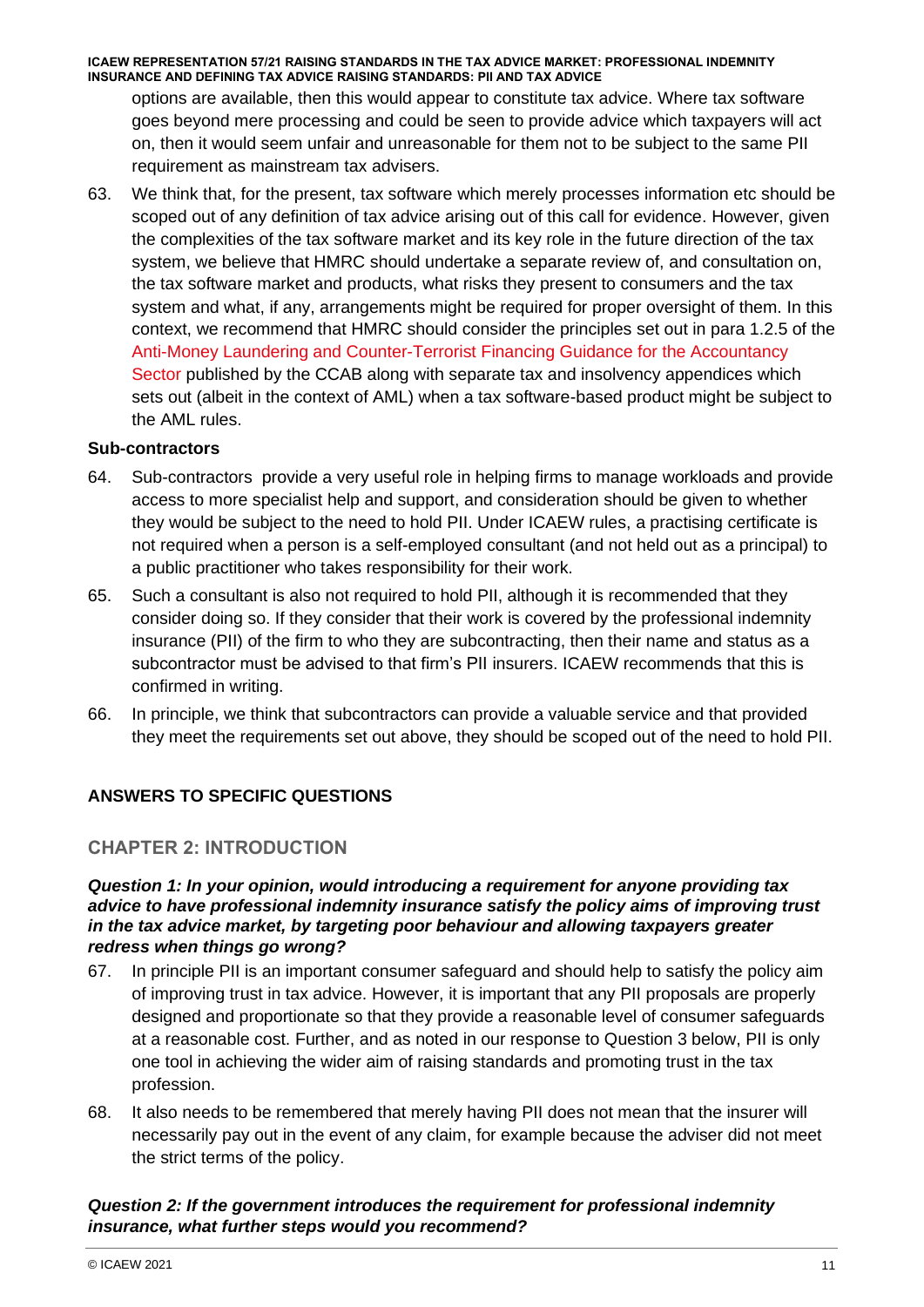69. Steps are needed to ensure that the PII is adequate, that there is oversight of compliance and that there are robust enforcement arrangements. In designing / specifying minimum PII requirements, government should work closely with the insurance market to understand the impact of any proposals on the wider market.

#### *Question 3: Are there any alternative options you would recommend?*

- 70. In our response to the earlier Raising Standards consultation, we set out in para 62 to 64 some other possible approaches to raising standards in the unaffiliated sector. These are still relevant and were as follows:
	- **Strengthening HMRC's Standard for Agents.** HMRC could introduce penalties for breaches of the Standard where the adviser is not a member of a body that has signed up to the PCRT and which has in place suitable disciplinary arrangements for breaches. The exemption could be based on the existing statement on compliance with the PCRT found in the [guidance on penalties for enablers](https://www.gov.uk/guidance/tax-avoidance-enablers-who-is-classed-an-enabler#interaction-with-pcrt) which h was published on 30 April 2018, but put on a statutory footing.
	- **A requirement to undertake practice reviews.** Unaffiliated firms could be required to submit to a regular external practice review which could help practices improve by identifying areas of weakness and suggest improvements. The review should be independent of HMRC but could build on, or replace, existing AML compliance checks. However, there is a danger that it could focus on (likely compliant) UK advisers rather than offshore advisers. Consideration would need to be given as to how offshore advisers can be brought onshore which would require a legislative solution.
	- **The need for affiliation in higher risk areas.** Consideration could be given to a requirement that certain but high-risk (which would need to be defined) areas of the tax system can be undertaken only by a person or firm which is affiliated to an approved body, for example a PCRT signatory. This requirement could then be extended more widely if the data shows that services provided by the non-affiliated is of sufficiently higher risk that such an action was justified in the public interest.
- 71. In principle, these options could be explored further alongside, and to strengthen, the PII proposal. For example, the requirement to undertake practice reviews could be part of measures to reduce risk and premiums for those providers who might struggle to obtain cover. ICAEW's experience is that our Practice Assurance scheme, which includes monitoring visits to member firms on a cycle, are proving effective in helping to raise standards. Consideration should be given to whether introducing such requirements would help to support the PII proposal.

#### *Question 4: Apart from the costs and potential effects outlined above, are there any other costs you foresee for advisers?*

72. See the general comments made earlier. There is a danger that extending the PII requirement to the sector which presents a higher risk could result in higher premiums for all advisers, in effect sharing the extra costs of those who do not have PII with those who do. Any changes to the wider PII market must be proportionate, otherwise it might exacerbate the hardening of the PII market that has occurred in recent years which has already resulted in substantial premium rises for professional body affiliated firms.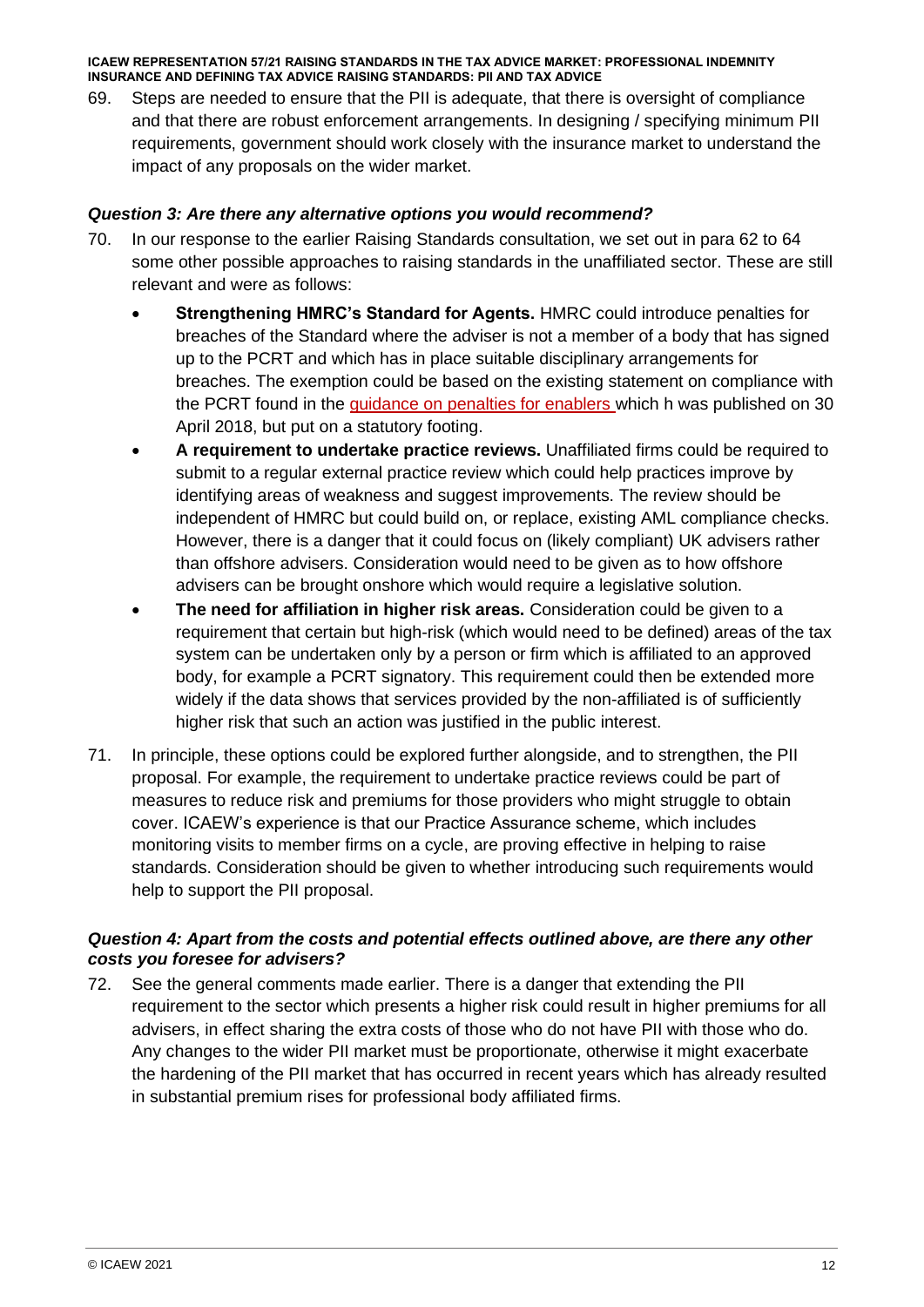# **CHAPTER 3: THE MARKET FOR PROFESSIONAL INDEMNITY INSURANCE**

#### **Questions for tax advisers**

# *Question 5: What are your experiences of obtaining professional indemnity insurance or of the market for professional indemnity insurance?*

- 73. Our experience is that the PII market has hardened considerably in recent years: some insurers have exited this market, others have ceased to underwrite certain activities and, as a result, PII premiums have already risen significantly for professional body members in practice.
- 74. Further, our intelligence is that PII insurers are taking a cautious view of insuring firms that have any involvement in tax avoidance and tax mitigation schemes (whether this be advice on such schemes or referrals to third party providers). Initially, insurers will try to identify such firms through questions on the proposal form. Then they will probably ask such firms to complete a further questionnaire with more detailed questions about what the firm is doing and the procedures it has in place to minimise the risk of claims. Based on the firm's answers, the insurer will then decide whether to insure the firm and, if so, the premium to be paid and the terms of the cover.
- 75. We also understand that insurers are also reviewing the position of firms that just introduce clients to other firms that give advice on tax avoidance and tax mitigation schemes. PII is thus helping to drive out poor behaviours which might exist in the affiliated tax advice market.
- 76. Given that insurers are reviewing more critically the risks they are willing to accept and the price they will set for cover, this is likely to particularly affect firms with a claims/notifications history and/or those involved in ongoing legal action, as well as firms engaged (or which have engaged previously) in activity which insurers perceive as more high risk (eg, tax mitigation schemes, R & D claims, investment advice, insolvency, M&A, and audit work). We have had reports of some members who engage in specialist areas such as R & D claims facing substantial increases in premiums and who might face being unable to obtain cover. Further, we are receiving reports that run-off cover is becoming much more difficult to obtain.

# *Question 6: If you are a tax adviser who practices without insurance, why is this?*

77. All ICAEW members in public practice are required to hold PII. We suspect that there will be a number of reasons why those who are not required to do not hold PII which will include the expense of obtaining it, the size of the practice, possibly the risk profile of the practice (which could range from very high risk to very low), the burdens and admin associated with obtaining it, and the danger that cover might not be available.

#### **Questions for the insurance industry**

# *Q***uestion** *7***:** *What factors do you take into account when pricing professional indemnity insurance?*

78. Not applicable.

#### *Question 8: What are your views on the government's proposals for making information on promoters public? How would having more information about promoters of tax avoidance help you in making decisions about pricing or offering insurance?*

79. In our response to the raising standards call for evidence, we supported publicising the names of promoters of tax avoidance schemes. In para 35 of that response, we stated that "Given the activities involved are clearly abusive and high-risk for taxpayers, we believe there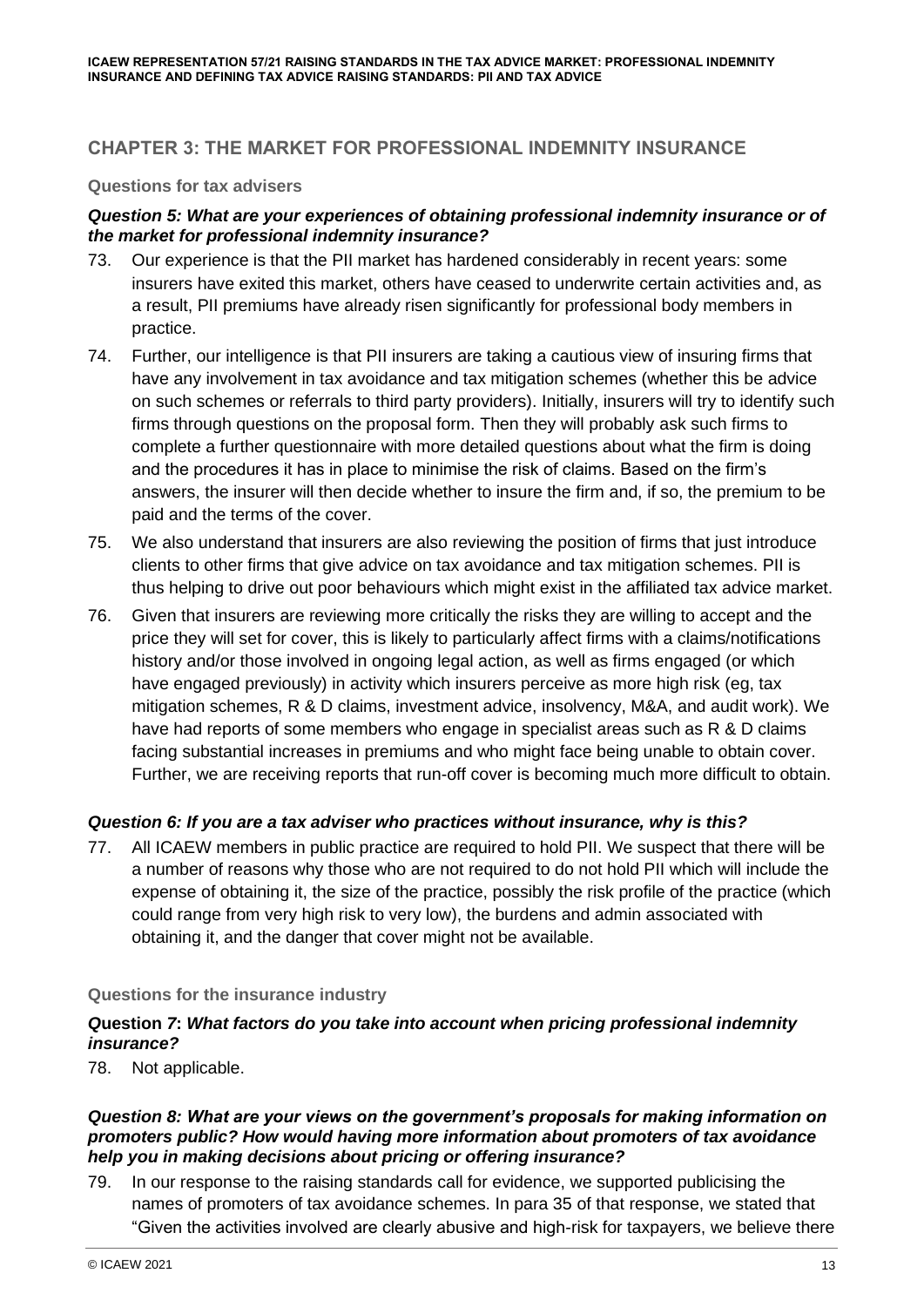is a public interest case that HMRC should have the power to publish the names of such promoters and facilitators."

### *Question 9: In your opinion, does the insurance market have the appetite and capacity to manage the new requirement?*

- 80. We refer to our general comments made earlier. This is a very important question which needs to be explored thoroughly before any decisions are made.
- 81. We would not want to see the existing PII market for professional advisers, which is well understood, dislocated. Clearly, the market needs to have sufficient capacity to absorb this without imposing unexpected burdens and increased costs on the ordinarily compliant professional adviser.

#### **Questions for people who use tax advisers**

# *Question 10: What checks do you carry out when you engage a tax adviser? Do you check whether they are insured?*

- 82. This is a good question. Taxpayers should undertake due diligence before they appoint an adviser but, in practice, we suspect relatively few do so. There is a useful Helpsheet [choosing an accountant/tax adviser](https://www.ccab.org.uk/choosing-an-accountant/) which was once on HMRC's website but which (following some concerns that it excluded some bodies) was removed from there and is now hosted on the website of the main accountancy bodies. However, we suspect it has little visibility in its current place and that this needs to be improved as part of a wider campaign (which should be supported or even led by Government) to highlight what taxpayers should be looking for when they choose an accountant and that they should check the professional qualifications of any adviser they plan to appoint. One solution might be to mandate that all those who provide tax advice need to make it clear in their public information that they hold PII and/or are affiliated to a professional body or association.
- 83. In addition, under the terms of the [Provision of Services Regulations 2009 \(SI 2009/2999\)](https://www.legislation.gov.uk/uksi/2009/2999/contents) advisers who have PII, which will include members of a professional body but potentially also unaffiliated advisers who have PII, are required to disclose the name of their insurer and the territorial coverage of the insurance. This requirement is set out in para 27.3 of Part 4 of ICAEW's guidance on engagement letters.

# *Question 11: Do you have any experience of making claims or complaints against a tax adviser for bad advice that you would be happy to share with us?*

84. Claims for damages etc against ICAEW member firms will be made against the firm. ICAEW has an investigation and disciplinary process so does receive complaints against member firms and these will include some in relation to tax matters. Full details of cases which are taken to a disciplinary hearing are publicised on [ICAEW's website](https://www.icaew.com/about-icaew/regulation-and-the-public-interest/public-hearings) and disciplinary records can also be checked.

#### **Questions for everyone**

#### *Question 12: Do you think there are any lessons on how complaints are handled in similar industries that we can learn to help improve redress?*

- 85. All ICAEW firms need to comply with ICAEW's disciplinary by-laws which includes a duty to investigate complaints. The by-laws are supported by ICAEW's [guidance](https://icaew.sharepoint.com/sites/TSD/TF/Representations/2021/f%20you%20and%20your%20client%20cannot%20reach%20a%20mutually%20acceptable%20solution%20to%20the%20problem,%20you) on how to handle complaints. The duties include the following requirements:
	- a firm must ensure that all new clients are made aware in writing of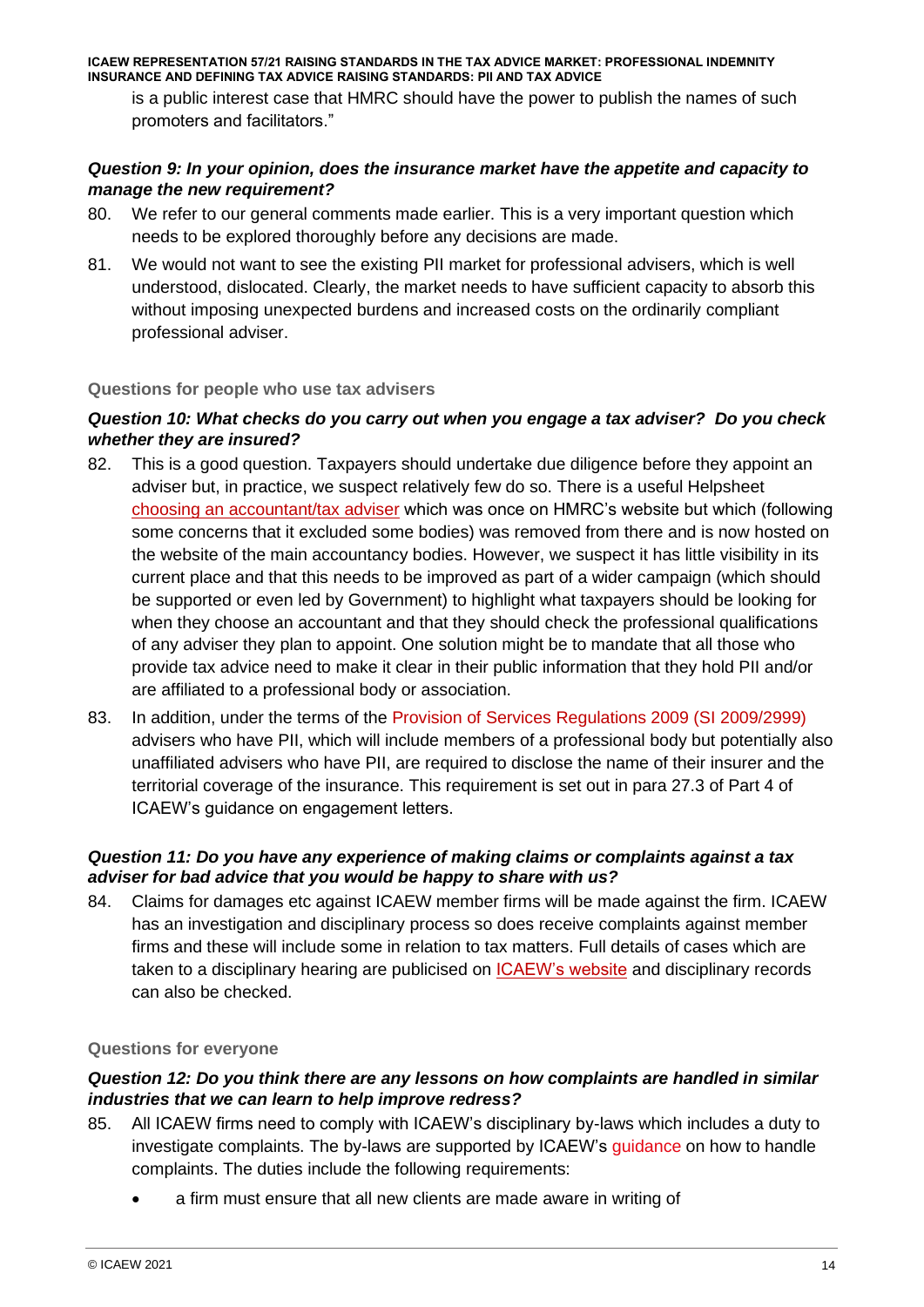- the Principal to be contacted in the event of their wishing to complain about the firm's services; and
- their right to make a complaint to the ICAEW;
- If a firm receives a complaint concerning the services it has provided or failed to provide to a client or former client, it must immediately cause the complaint to be investigated by a Principal; and
- If, following such an investigation, the firm is of the opinion that the complaint is justified in whole or in part, it must do whatever is appropriate to resolve the complaint, whether by way of remedial work, apology, the provision of information, the return of books or documents, the reduction or repayment of fees, or otherwise.
- That if the client remains dissatisfied, the firm must notify them of their right to make a complaint to ICAEW.
- 86. These duties mean that, in many cases, complaints will be resolved between the firm and the client without recourse to the client making a complaint to ICAEW. The vast majority of ICAEW members prize their membership and the mere threat of a complaint being made about them to ICAEW is one which members treat very seriously – it is in itself an important safeguard for the public.

# **CHAPTER 4: MANDATORY PROFESSIONAL INDEMNITY INSURANCE FOR TAX ADVISERS**

# *Question 13: What is the minimum level of cover you recommend, and why?*

- 87. [ICAEW's PII regulations](https://www.icaew.com/-/media/corporate/files/members/regulations-standards-and-guidance/professional-indemnity-insurance/pii-regulations-effective-from-1-january-2021.ashx?la=en) require a minimum level of 2.5 x a firm's gross fee income for the previous accounting period, subject to a minimum of £100,000 and a maximum of £1.5m per claim and aggregate.
- 88. However, these are minimum amounts only and all firms have a duty to take reasonable steps to meet claims arising from public practice and to put in place appropriate levels of cover.

#### *Question 14: What activities should it be mandatory to cover, and why?*

89. See comments earlier about the definition of tax advice and Appendix 2. In principle for a paid adviser any activity that impacts upon somebody's tax position should be in scope.

# *Question 15: Should the government set mandatory minimum or maximum levels of:- cover; - run-off cover; - excess?*

**Cover**

90. Given the comments that have been made earlier that the PII must be sufficient to provide suitable public protection, it follows that a level should be specified. Consideration should be given to excluding those who belong to specified professional bodies and associations from the minimum cover requirement. Consideration will need to be given as to whether an 'any one claim' or 'aggregate' basis for coverage should be required.

#### **Run-off cover**

91. Run-off cover would be required and an appropriate time period and limits will need to be considered. The consultation document proposes that cover should be obtained that remains in force for up to six years after a firm or adviser has ceased business as this is the period over which it can potentially seek to recover unpaid tax liabilities. ICAEW requirements are that run-off PII must be held for a minimum of two years after a practice ceases but a member should use best endeavours to obtain compliant run-off cover for a further four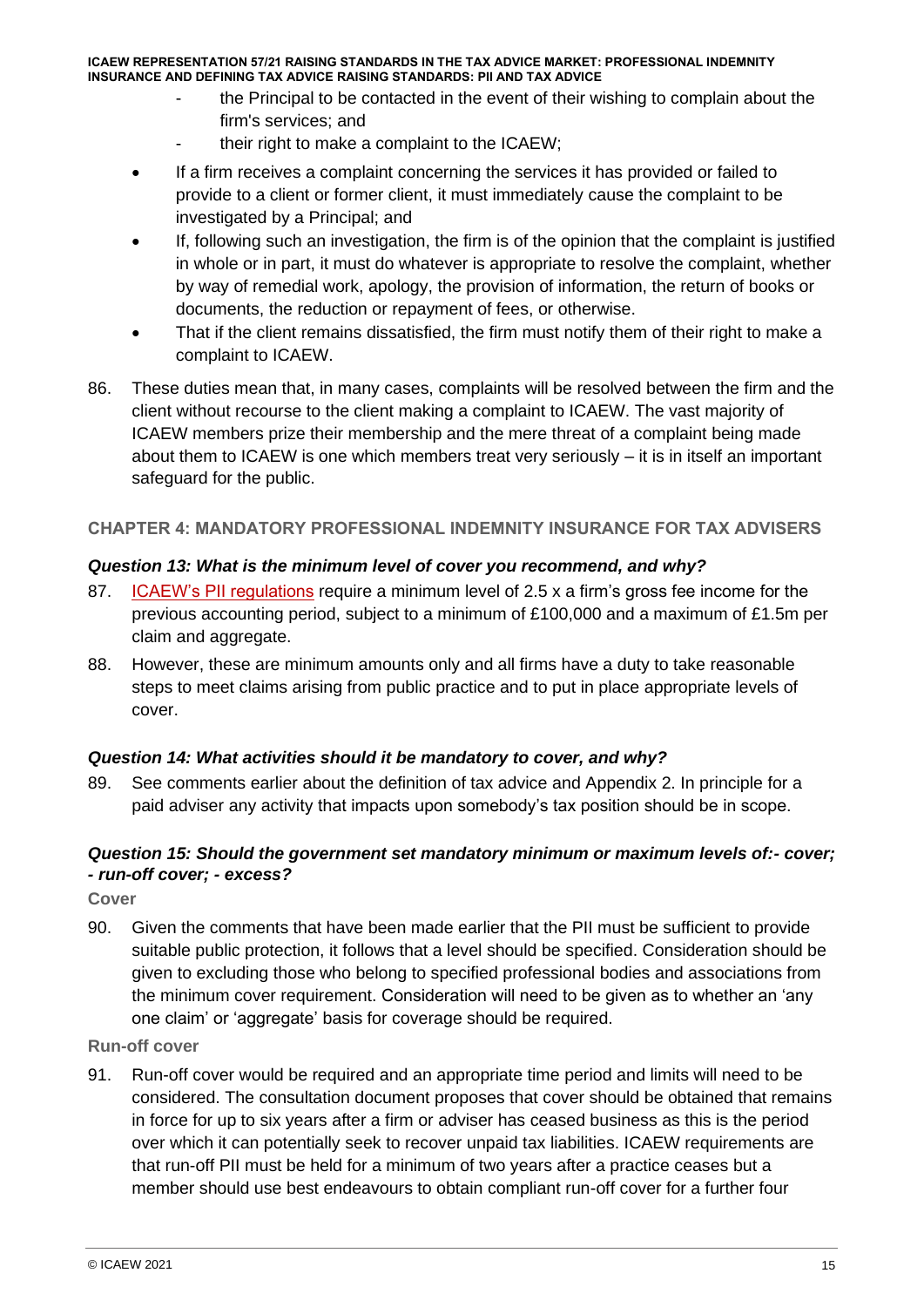years. We refer also to our comment in Question 5 above that it is proving much more difficult to obtain suitable run-off cover.

#### **Excess**

92. It would be reasonable to allow for an excess to be included but this should be set at a reasonable level appropriate to the practice. ICAEW's PII Regulations permit firms to hold a maximum, aggregate excess of £30,000 x the number of principals in the firm.

#### *Question 16: What levels should these be?*

93. See answer above.

# *Question 17: Should the government specify what advice must be covered by the policy? What advice do you think should be covered?*

94. See our *Key points on defining tax advice* section set out at para 22 et seq. above and our responses to Questions 21 to 25 below and Appendix 2.

#### *Question 18: Are there any other insurance requirements the government should require?*

95. Please see the list of questions mentioned in para 30 above which government should consider – in particular whether the minimum terms of cover should be mandated.

#### *Question 19: Who should be required to hold the insurance? Should it be the firm, the principal, everyone who is acting as a tax adviser?*

96. In principle it should be the firm which provides the tax advice and has the contractual duty of care with the consumer.

#### *Question 20: What impact do you think setting minimum mandatory levels of cover would have on: - the market including availability of insurance; - affordability*

97. See comments made earlier. ICAEW has already seen a hardening of the PII market and increased concerns from insurers about those undertaking tax advice. Given that the unaffiliated are likely to represent a higher risk profile than those who are members of a professional body, it would be reasonable to expect that in general premiums would be higher for the unaffiliated sector, although as insurers gain more experience of the sector premiums may start to reflect more accurately the risk profiles of each adviser. It would be a concern if, as a result of this proposal, premiums for tax advisers rose across the board.

#### **CHAPTER 5: DEFINING TAX ADVICE**

#### *Question 21: We intend to model the definition of who the requirement will apply to on one of the definitions currently extant in legislation. What a) benefits and b) issues are there with using the Dishonest Tax Agent definition or the Money Laundering regulations definition? Do you have a preference or alternative and why?*

- 98. The definition will need to cover a wide variety of activity which would need to include all the types of activities mentioned in both the dishonest tax agents and the tax adviser definition found in the money laundering regulations. As mentioned above, the definition needs to be extended so that includes high risk areas such as tax avoidance schemes, , but not so extensive that it catches a wide variety of peripheral and low risk activity.
- 99. It is important that the definition is sufficiently clear so that it provides certainty to both advisers and consumers on whether a particular activity falls within the need for PII. While the breadth of the existing definition in the money laundering regulations is useful, it would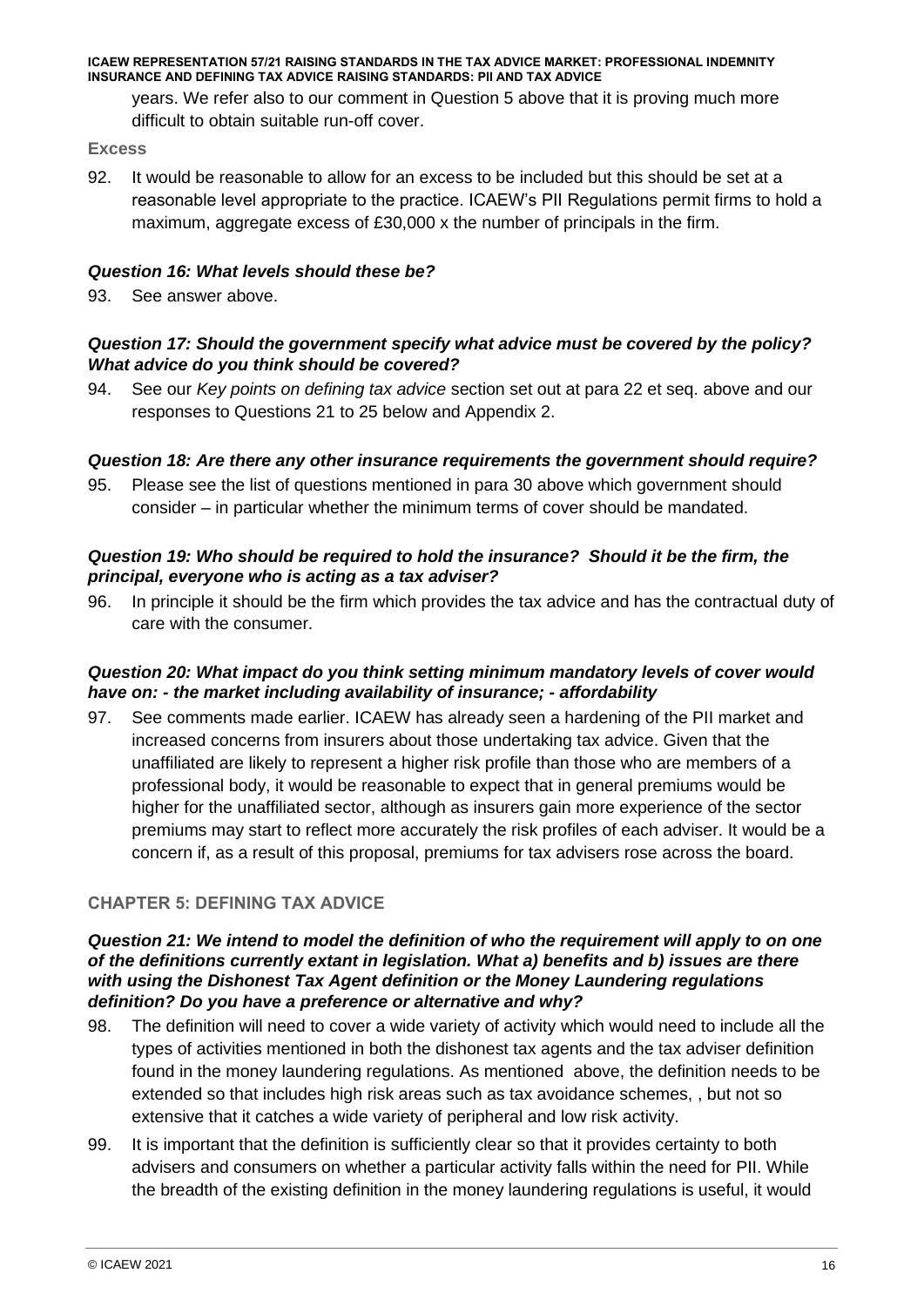require further explanation and examples of which services are within scope for PII purposes and which are outside.

### *Question 22: What activities do you think should be excluded from the requirement for compulsory professional indemnity insurance and why?*

100. See under *Defining tax advice* section in the general comments above.

### *Question 23: Would there be any benefit in having different minimum requirements for different activities?*

- 101. This has not been the approach adopted in framing the PII rules for the professional bodies and we think it is likely to be unhelpful from a consumer protection context. For example, a provider may provide only tax compliance services, but that does not mean that such activity is necessarily lower risk than providing, say, pure tax advice, where the latter may be subject to more rigorous review processes. Thus, the submission of an inaccurate tax return could result in considerable loss to the consumer.
- 102. It is likely that applying different minimum requirements will also be confusing for the consumer and the insured, which would not be in the public interest.

# *Question 24: What benefits or issues would there be in considering the financial services regulatory distinction between advice and guidance for tax advice?*

- 103. We agree that this distinction is an important consideration but are not convinced that it is sufficient by itself to provide a clear boundary. Further, we are also concerned that it could be exploited. The distinction would work in certain areas. For example, members who lecture on tax matters have expressed concern about whether their lecturing activities would be included. Based on the financial service distinction our conclusion is that they will usually be providing guidance and not specific advice and, in these cases, we think that is the right result.
- 104. However, although tax advisers will often make definitive recommendations, which the client has the option of accepting or rejecting, it is also commonplace to identify the client's options within the law to meet their objectives and the benefits and risks associated with each reasonable option. This allows the client to make an informed choice, and whilst this may often lead to further work to explore the client's chosen option(s) in more depth, in many cases it will be the only "advice" given. We would expect such cases to be included within any definition, not least because there is a danger that this distinction could be exploited by those who promote tax advice schemes, for example by setting out high risk options without mentioning other, lower risk, options that might also meet the client's objectives.

# *Question 25: What benefits or difficulties do you foresee with the inclusion of a provision around UK taxation in the definition?*

105. We agree that the definition should include advice given which is related to UK taxation. Such a provision is included within ICAEW's existing PII regulations and no doubt other professional bodies. We would be happy to explore further with HMRC how this could be achieved.

#### **CHAPTER 6: ENFORCEMENT**

#### *Question 26: Do you agree with the 3 elements of enforcement?*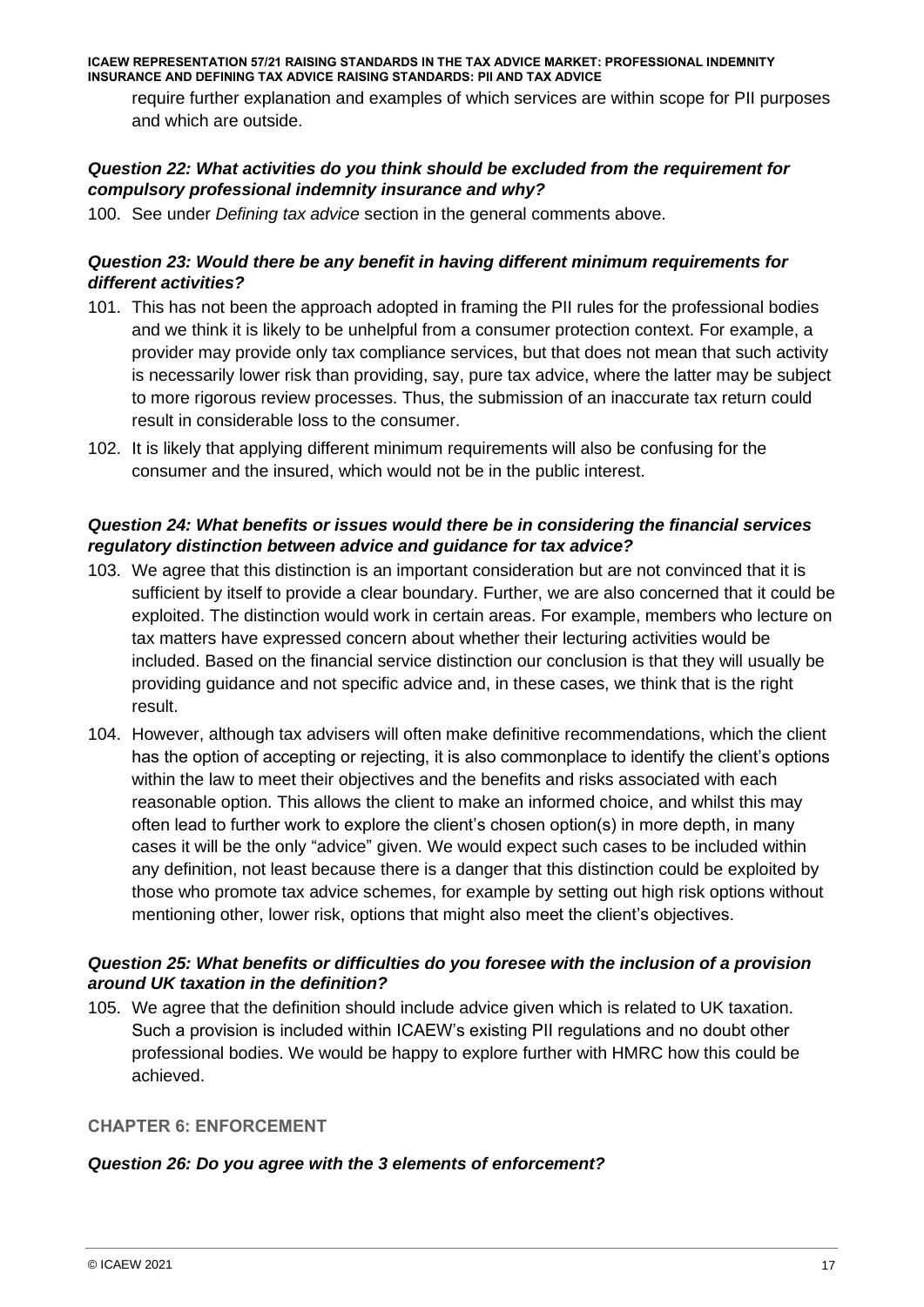- 106. In order to be an effective consumer protection, the requirement to hold adequate PII must be capable of being enforced. We agree in principle with the three elements listed, namely transparency, checking advisers have insurance and sanctions for non-compliance.
- 107. The suggestions in para 64 of the consultation document for improving transparency are interesting and we would be happy to have further discussions about them. It may be a challenge to get consumers to look at such information but with marketing and support the aim would be to build engagement over time by providing useful information to consumers. We have referenced the choosing an accountant page above which could form part of a wider programme to support the positive role played by tax agents to improve tax compliance.
- 108. Our comments on the additional ideas suggested in para 66 are set out below:

# *Advisers could be required to display their certificate of insurance at their premises, on their website and pass a copy to clients with the letter of engagement*

- 109. As noted in our response to Q10 above, under the terms of the [Provision of Services](https://www.legislation.gov.uk/uksi/2009/2999/contents)  [Regulations 2009](https://www.legislation.gov.uk/uksi/2009/2999/contents) (SI 2009/2999) advisers who have PII, which will include members of a professional body but potentially also unaffiliated advisers who have PII, are required to disclose the name of their insurer and the territorial coverage of the insurance.
- 110. Given this legal requirement already exists, we do not think it is necessary for the adviser to display any certificate nor provide a copy of any certificate to the client except on request. It would further complicate the process of engaging an adviser and could act to encourage spurious claims.

# *Insurers could enable taxpayers to check the adviser had a valid policy number via an online portal*

111. This is one for the insurance industry to answer but we suspect it could be expensive to implement and the costs will be recovered through higher premiums.

# *Adding the requirement to hold professional indemnity insurance to the HMRC Standard for Agents*

112. We think it would be reasonable to add the requirement for PII to HMRC's Standard for agents.

# *Publishing information about advisers who HMRC discovers are not complying with the insurance requirement*

113. We think it would be reasonable to publish such information which could be included in HMRC's AML reports of fines etc levied. Whether taxpayers would ever look at it is another question.

# *Question 27: What are your views on the enforcement options described above?*

- 114. Clearly there will need to be appropriate sanctions and enforcement options. However, at this stage we do not think that it should be an offence for providing tax advice without holding PII. We think that such a measure would be disproportionate and, given that many providers now operate through companies, it would also have to be extended to include directors. Only if it appears that the measure is not working or is being abused would we think a criminal sanction might be considered appropriate.
- 115. We agree that there need to be sanctions for not holding adequate cover, or for taking out cover but letting it lapse by deliberately not paying premiums. Again, at this stage and without any evidence as to how the measure might apply in practice, we do not think that an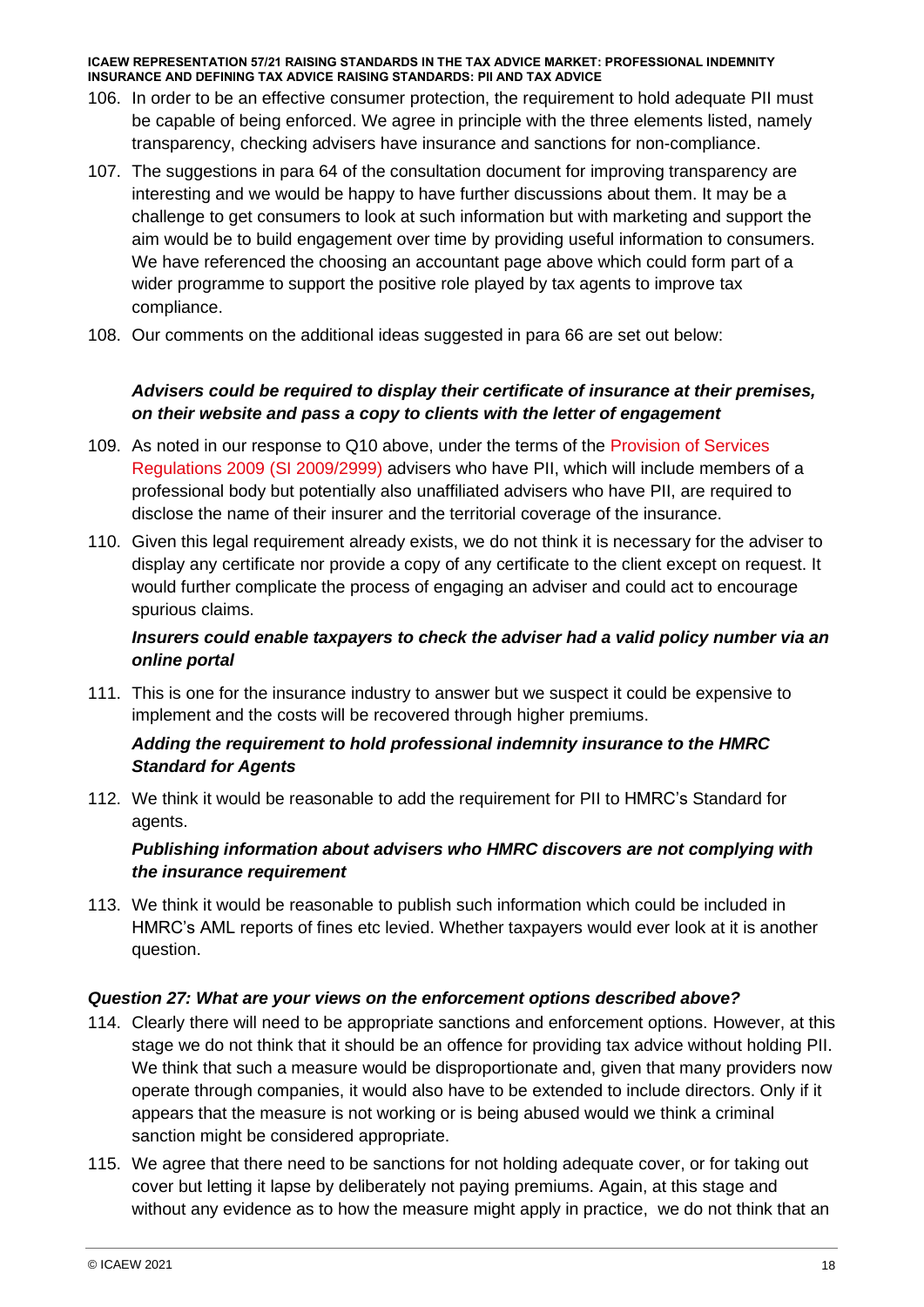adviser should be made jointly and severally liable. It would be disproportionate and potentially unfair. For example, if the taxpayer did not disclose all the relevant facts to the adviser when asked and it turns out later that more tax was due, it would be unfair to penalise the tax adviser who had made reasonable enquiries to ascertain the position. It would be essential with any joint and several measure to ensure that any tax liability which arose did so directly result of negligent activity on the part of the adviser.

# *Question 28: Do you agree that advisers who already hold professional indemnity insurance as it is required by their professional or regulatory body should automatically satisfy the new requirement? How could we check?*

- 116. Yes. We believe that advisers who are required to hold PII under the rules of their professional body should automatically satisfy the new requirement, subject to the comments made earlier about the need for the PII rules of the professional body to comply. In view of the generally higher risk profile of unaffiliated tax advisers, we think it is reasonable to have a tougher PII regime for them in terms of enforcement.
- 117. As for checking, given that members in practice who belong to a professional body must hold PII which meets minimum requirements then it should not normally be necessary to undertake further checks. If in the course of any enquiries etc, HMRC found members of a professional body practising without PII then we would expect HMRC to report them to their professional body under the s 20 Commissioners for Revenue and Customs Act 2005 gateway as this would be a prima facie disciplinary offence. As for the unaffiliated sector, one approach might be for the insurance industry to develop a central database of PII cover. In any such system it will be important to ensure that GDPR requirements are met, that the tax adviser has been identified correctly and can be matched to a current PII record.

# *Question 29: The government's ambition is for HMRC to share information about the adviser with the client digitally. What are your views of this?*

- 118. It is unclear what is proposed in this question and we would welcome clarification.
- 119. If it is just to validate basic factual information, for example that the adviser is a member of a professional body and identify which one it is, then there would appear no reason not to be able to share such information digitally with the taxpayer client, subject to GDPR requirements. If the proposal is to share much more information that this, such a proposal would need much more detailed consideration.

# **CHAPTER 7: IMPLEMENTATION**

# *Question 30: What effects do you foresee of introducing the requirement for everyone at the same time?*

- 120. There is a danger that requiring all unaffiliated to obtain PII at the same time could disrupt the market and cause knock-on problems for those who are already required to obtain PII cover. At this stage, it might make sense to scope out customs agents especially given that the original concerns about raising standards did not consider this sector of the tax advice market. The views of the insurance industry should be sought on this before any decisions are made.
- 121. As for gradual implementation, it is difficult to know how effective any of the suggested approaches listed in para 80 would work without a better understanding of the make-up of the unaffiliated market. In principle, we would expect many of the unaffiliated firms to be relatively small, so some of the suggested segmentations may not make much difference in practice. There is also a danger that some providers might change the way they operate to fall within a different segment with a longer transitional period. A better alternative might be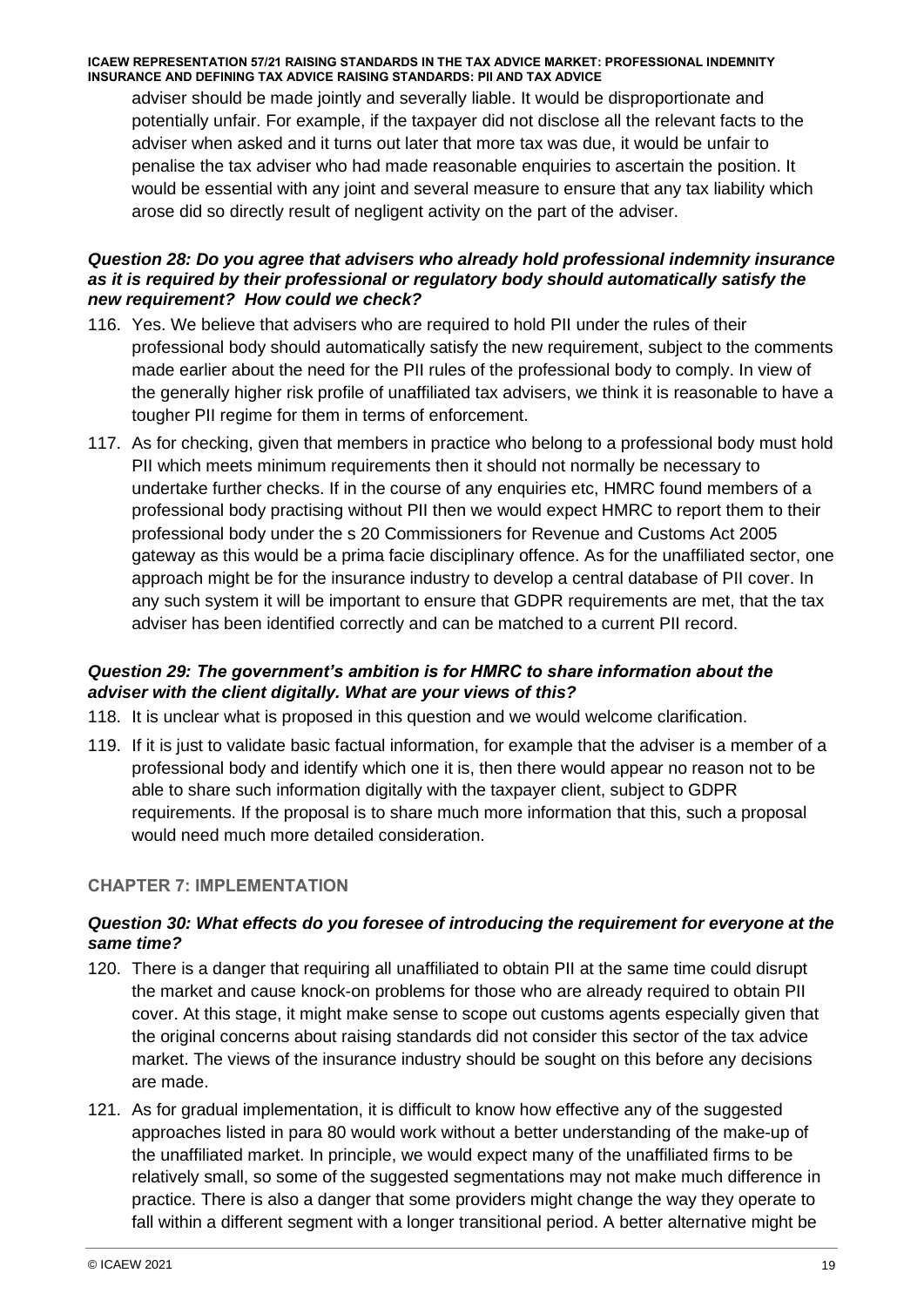to have no transitional rules or arrangements but allow a longer period of grace before it becomes compulsory, but that might merely shift the problem of capacity further down the line. However, the threat of not being able to obtain PII if left too late would act as an incentive for providers to start arranging for cover as soon as possible.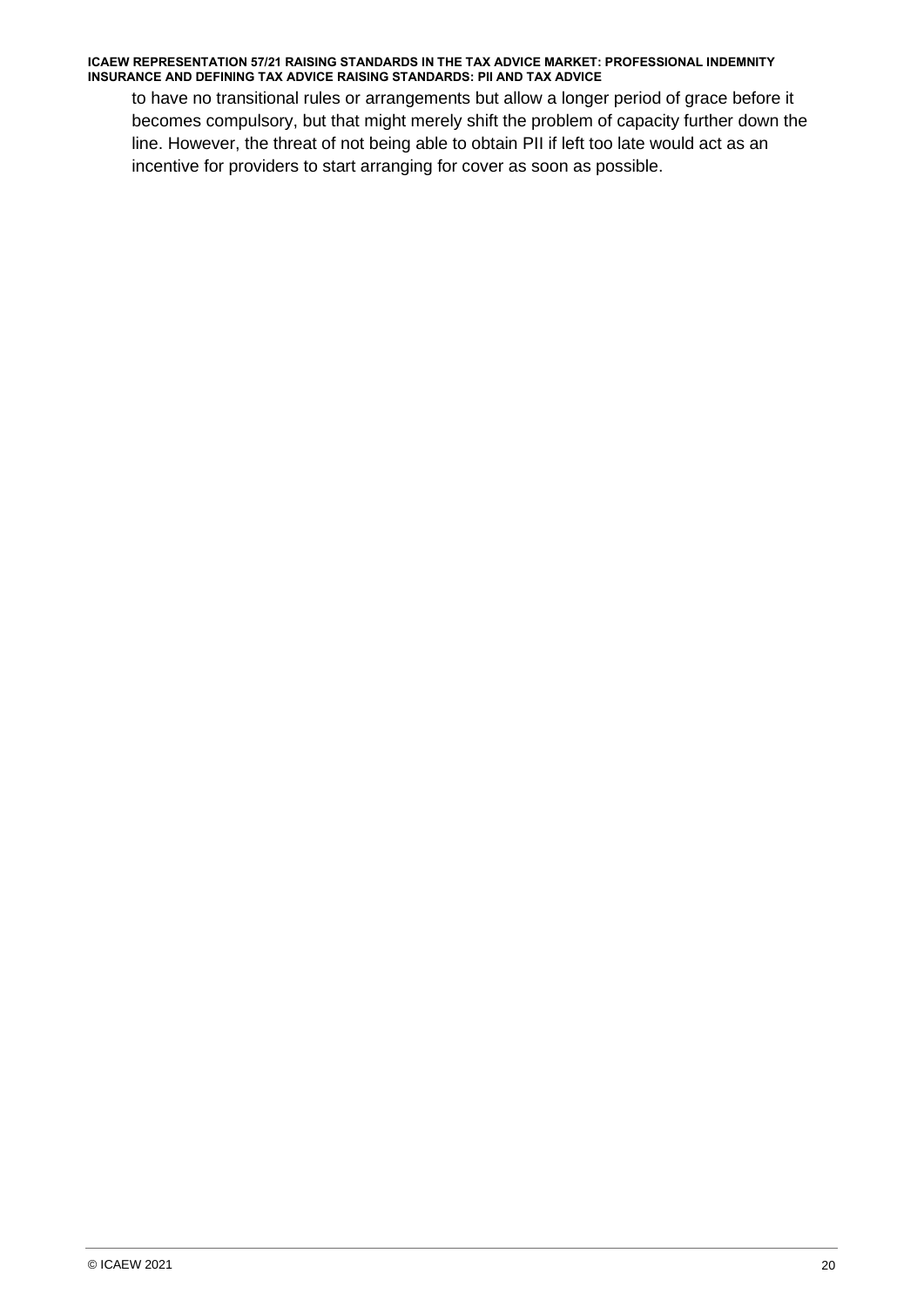**APPENDIX 1**

## **ICAEW PII regime – an update to the information included in Annex B of the HMRC consultation document**

As noted below, ICAEW, ICAS and CAI have very similar PII requirements and operate a joint advisory panel with insurers.

|                                                                                           | <b>ICAEW/ICAS (and also CAI)</b>                                                                                                                                                                                                                                                     |
|-------------------------------------------------------------------------------------------|--------------------------------------------------------------------------------------------------------------------------------------------------------------------------------------------------------------------------------------------------------------------------------------|
| <b>Regulatory requirements</b>                                                            | <b>ICAEW - PII regulations</b>                                                                                                                                                                                                                                                       |
|                                                                                           | ICAS - PII regulations                                                                                                                                                                                                                                                               |
|                                                                                           | (each set of regs are tailored to each institute, but they have<br>common requirements)                                                                                                                                                                                              |
| <b>Latest version</b>                                                                     | 1 January 2021 (ICAEW)                                                                                                                                                                                                                                                               |
|                                                                                           | March 2020 (ICAS)                                                                                                                                                                                                                                                                    |
| When is cover required?                                                                   | Members who hold a practising certificate and are engaged<br>in public practice in the UK / Republic of Ireland                                                                                                                                                                      |
|                                                                                           | Where individuals / firms carry on audit and other activity that<br>is regulated by ICAEW / ICAS under statute                                                                                                                                                                       |
| Tax work included?                                                                        | Yes as part of 'public practice'                                                                                                                                                                                                                                                     |
| <b>Territorial extent</b>                                                                 | Worldwide excluding US and Canada                                                                                                                                                                                                                                                    |
| <b>Participating insurers</b><br>required                                                 | Yes                                                                                                                                                                                                                                                                                  |
| <b>Brokers - do members</b><br>have to use a particular<br>broker/are any<br>recommended? | <b>No</b>                                                                                                                                                                                                                                                                            |
| <b>Minimum level of cover</b><br>required.                                                | Yes – the minimum required limit of indemnity is $2.5 x a$<br>firm's gross fee income for the previous accounting period,<br>subject to a minimum of £100,000 and a maximum of £1.5m<br>per claim and aggregate.<br>Larger firms (50 or more partners) can make own<br>arrangements. |
| Where not already<br>stated are levels of<br>indemnity per claim or<br>aggregate?         | The limit of indemnity is on a 'per claim and aggregate' basis                                                                                                                                                                                                                       |
| Level of excess<br>permitted and whether<br>this is per claim or<br>aggregate.            | A maximum of £30,000 per principal in the aggregate.                                                                                                                                                                                                                                 |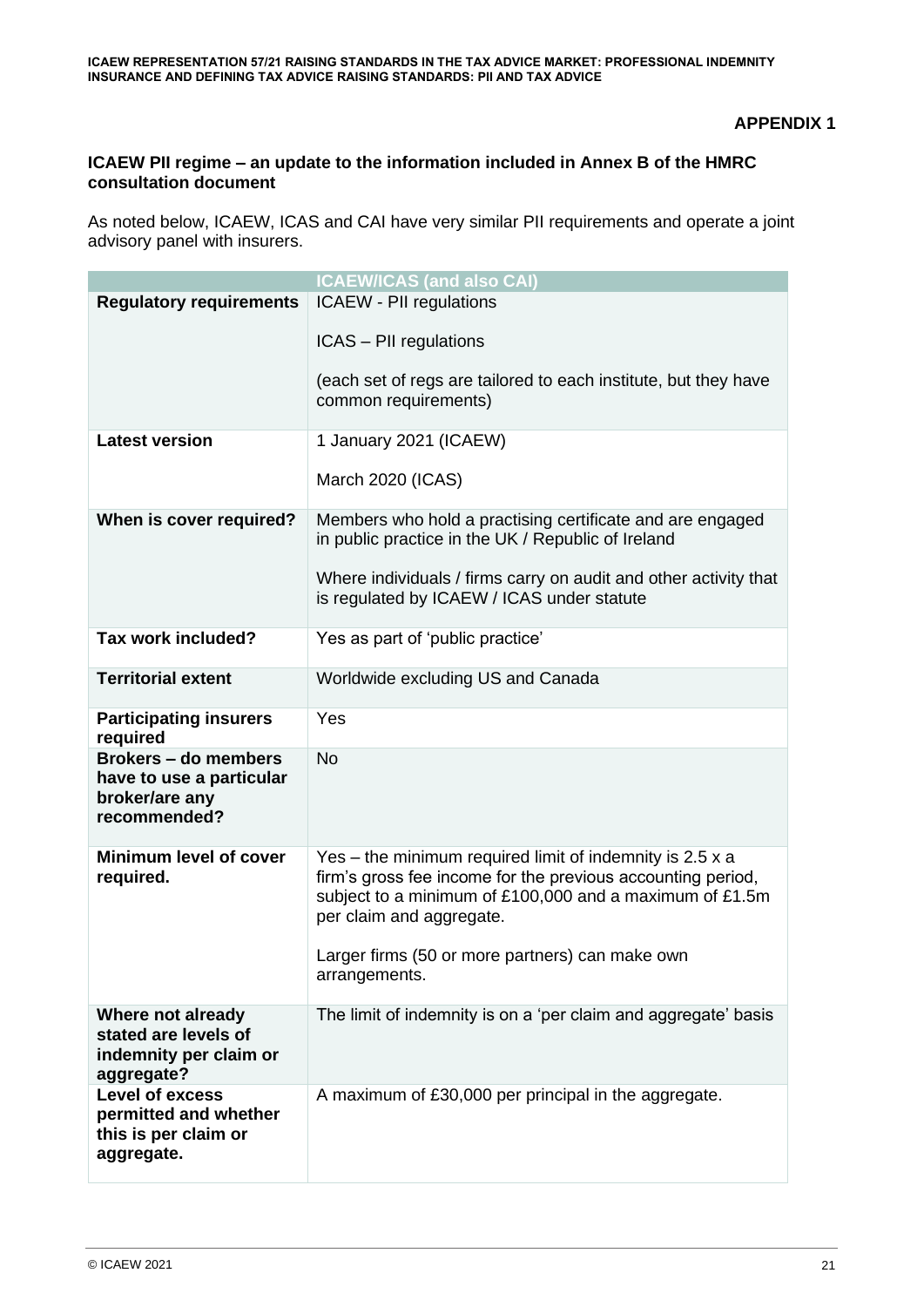| How is cover for defence<br>costs dealt with<br>(inclusive or exclusive)?                                                              | Defence costs are exclusive of the limit of indemnity that is<br>available to meet claims.                                                                                                                                                                                                                                                                                                                                                                                                                                                                                                                                 |
|----------------------------------------------------------------------------------------------------------------------------------------|----------------------------------------------------------------------------------------------------------------------------------------------------------------------------------------------------------------------------------------------------------------------------------------------------------------------------------------------------------------------------------------------------------------------------------------------------------------------------------------------------------------------------------------------------------------------------------------------------------------------------|
| Is cover subject to<br>minimum terms and<br>conditions?                                                                                | Yes - minimum approved wording.                                                                                                                                                                                                                                                                                                                                                                                                                                                                                                                                                                                            |
| Insurance cover<br>declined - procedure<br>and time limits for<br>member notification and<br>PB procedure on receipt<br>of information | Firms that can demonstrate 'declinature' or 'constructive<br>declinature' can apply for cover in the Assigned risks pool<br>(ARP) for up to 2 years.<br>('Declinature' is where cover is not available in the<br>commercial market; 'constructive declinature' is where cover<br>is available, but at a cost that could jeopardise the financial<br>stability of the firm).<br>Firms that cease public practice while in the ARP can access<br>a further 2 years' cover for run-off purposes.<br>Normally, firms may only remain in the pool after 24 months<br>at the discretion of the Joint Advisory Panel (see below). |
| <b>Extended Policy Period</b><br>if cover declined?                                                                                    | Yes – under the minimum approved wording, participating<br>insurers are required to provide a 30 day Extended Policy<br>Period if they refuse renew cover and the insured is unable<br>to obtain alternative, compliant terms.                                                                                                                                                                                                                                                                                                                                                                                             |
| <b>Run-off</b>                                                                                                                         | Compulsory - two years<br>Best endeavours - following four years                                                                                                                                                                                                                                                                                                                                                                                                                                                                                                                                                           |
| <b>Monitoring</b>                                                                                                                      | Annual return declaration; reviews by monitoring<br>departments                                                                                                                                                                                                                                                                                                                                                                                                                                                                                                                                                            |
| <b>Enforcement</b>                                                                                                                     | Disciplinary action<br>Under ICAEW's Guidance on Sanctions (1 July 2019) the<br>starting point for sanction for a serious failure to hold PII is<br>exclusion from membership and a financial penalty (for the<br>most serious breaches).                                                                                                                                                                                                                                                                                                                                                                                  |
| <b>Easements</b>                                                                                                                       | Various, but must be approved by the PII committee.                                                                                                                                                                                                                                                                                                                                                                                                                                                                                                                                                                        |
| How does the body<br>oversee the PII rules                                                                                             | <b>ICAEW - PII Committee</b><br><b>ICAS</b> - Authorisation Committee.                                                                                                                                                                                                                                                                                                                                                                                                                                                                                                                                                     |
| How does the body<br>liaise with insurers?                                                                                             | Joint Advisory Panel<br>It includes representatives from ICAEW, ICAS and CAI and<br>four insurers.<br>It meets twice a year.                                                                                                                                                                                                                                                                                                                                                                                                                                                                                               |
|                                                                                                                                        |                                                                                                                                                                                                                                                                                                                                                                                                                                                                                                                                                                                                                            |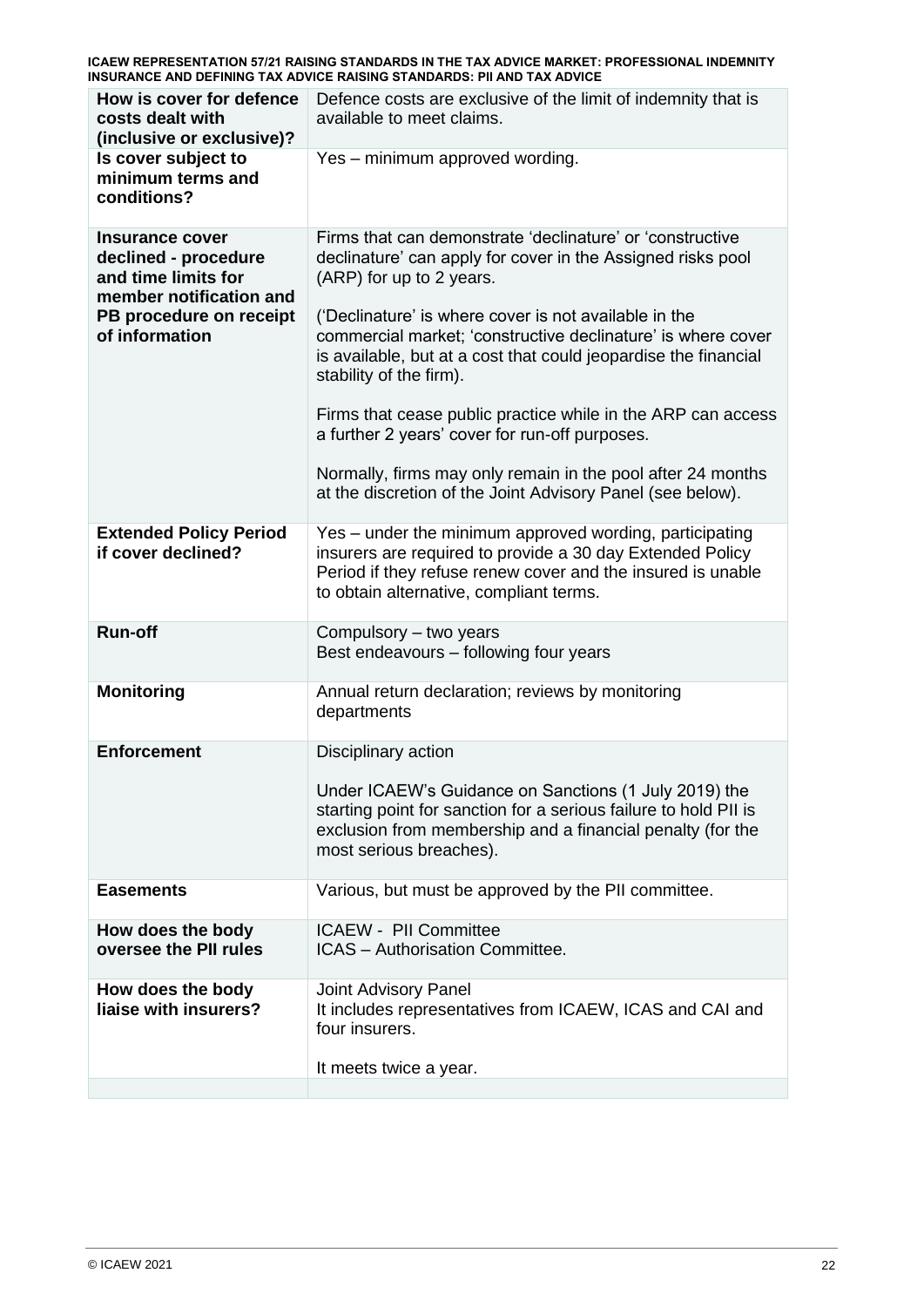**APPENDIX 2**

#### **Annexe C: Examples of activities and professionals who may be providing tax advice – ICAEW views on whether they should be included in any definition**

*An employment intermediary advising a worker to work through an umbrella company* 

Included.

*An accountant preparing and submitting a corporation tax or self assessment return on behalf of a client* 

Included.

*A customs agent advising a client on excise duties and VAT to enable them to make decisions about how to conduct their business* 

In principle included, but policy decision may be to exclude them for the time being.

*A customs agent (completing and) submitting an import declaration using information provided to them by a client* 

In principle included, but see answer above.

*A financial adviser, who in the course of providing investment advice to a client, advises on the most tax efficient ways to invest* 

Included.

*Tax software: especially software that carries out categorisation or calculations* 

Excluded pending a review of the oversight etc of the tax software market.

*A barrister providing an opinion on a potential avoidance scheme* 

Included.

*A solicitor providing advice on the most efficient way of managing Stamp Duty Land Tax as part of conveyancing work* 

Included.

*An agent who makes claims for repayment of expenses on behalf of clients* 

We assume that this is referring to the reclaiming of tax-deductible expenses. We would expect it to be included.

*An employer advising an employee about taxable benefits for the year* 

Excluded.

*A payroll bureau managing an outsourced company payroll*

Excluded pending consideration about whether payroll providers should be included.

*A bookkeeper maintaining records of money coming in and out of a company and preparing end of year returns*